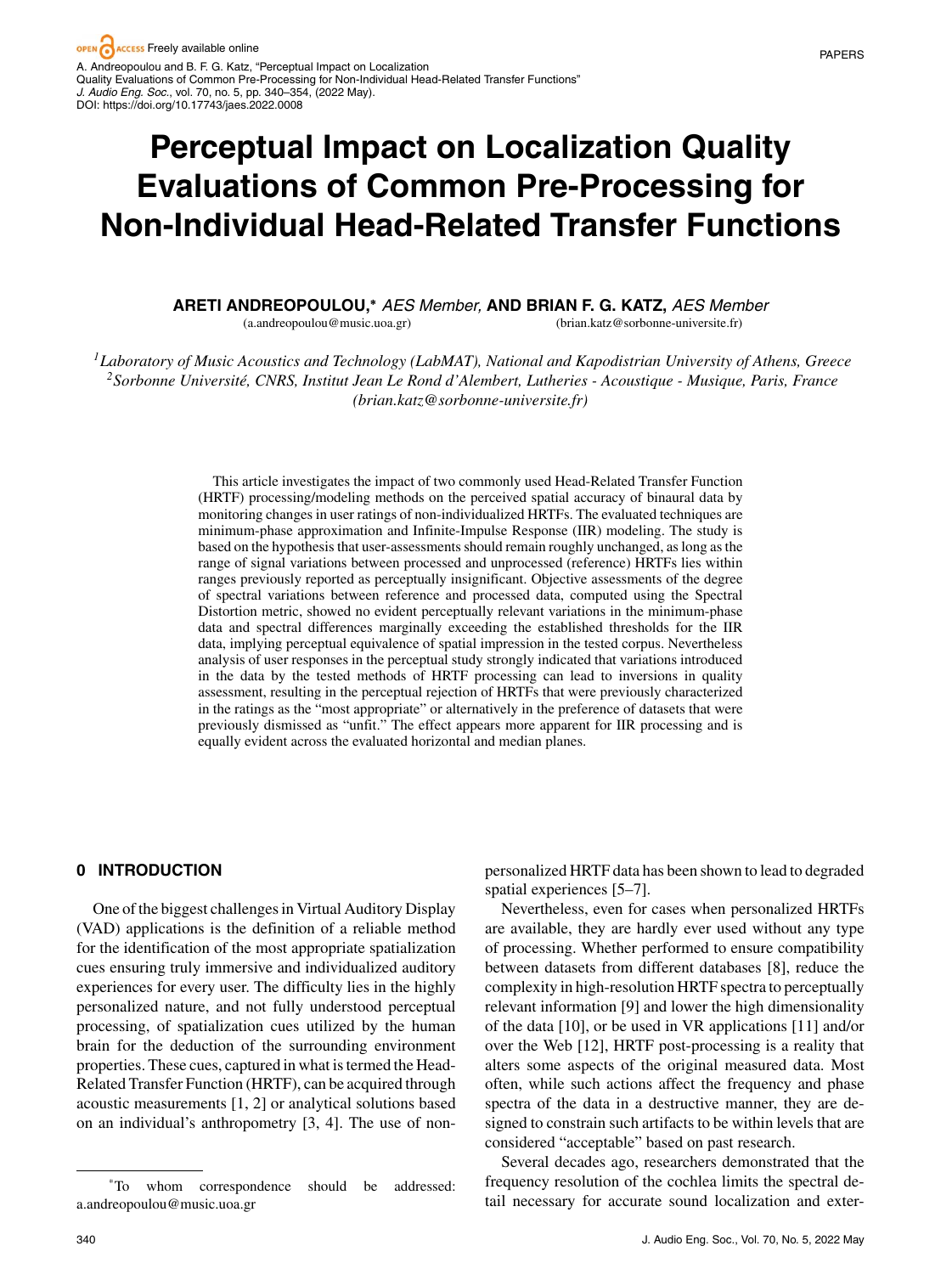nalization perception, leading to the conclusion that much of the information in the HRTF data could, potentially, be smoothed without considerable degradation in spatial impression [13, 14]. Various approaches towards HRTF dimensionality reduction have been proposed since, most of which can be grouped under four categories: 1) minimumphase approximations, 2) smoothing in constant absolute or relative bandwidths, 3) multivariate analysis, and 4) Infinite-Impulse Response (IIR) modeling. The current study examines methods 1 and 2 and method 4.

Phase is one of the very first HRTF components to be considered perceptually less significant under certain conditions. This is based on studies that have argued that minimum-phase plus delay models are adequate approximations of the HRTF phase information [15], so long as the low-frequency Interaural Time Difference (ITD) is appropriate [16]. Similarly spectral smoothing is another standard processing procedure applied on HRTFs for data simplification. From simple techniques, such as HRTF timedomain truncation (smoothing in constant absolute bandwidths) [17], to more perceptually informed methods of smoothing into constant relative bandwidths [9, 18, 19], the goal is to eliminate unnecessary spectral detail while maintaining all perceptually relevant information.

An alternative approach involves the decomposition and remodeling of HRTF data as a low-rank approximation. Using multivariate analysis, HRTFs can be reduced to their most significant/distinct characteristics [20, 10]. An example of such a method, frequently used and extensively evaluated, is Principal Component Analysis [21, 22], which can decompose data into a set of hierarchical basis functions and weights. The smaller the number of basis functions utilized for data reconstruction, the higher the degree of smoothing. A different, but equally effective, approach to HRTF simplification is that of modeling data by means of IIR filters. Low-order IIR spatialization filters have a computational advantage over conventional HRTFs because of their significantly smaller size. The amount of spectral detail maintained in the resulting data is related to the type and order of the modeling filters [23, 24].

Often the accuracy of such methods is evaluated objectively through comparisons between the original and smoothed data, using metrics such as the Mean Square Error, Signal to Distortion Ratio, and Spectral Distortion (SD) [21, 25, 22]. In such cases, the reconstruction of the smoothed data is considered acceptable when the calculated errors are within levels previously reported as perceptually or spatially irrelevant. For cases where the effectiveness of smoothing algorithms is evaluated subjectively, conclusions are often drawn based on audibility and localization accuracy.

It has been suggested that HRTF spectral characteristics can be significantly smoothed without perceptible changes in the location of the virtual sound sources [16] or audible data variations [24]. For example, [17] investigated the effect of binaural filter length on localization accuracy, using personally measured HRTFs. Results showed that HRTFs could be reduced up to 0.64 ms at a sampling rate of 50 kHz, without causing a statistically significant degradation in localization performance. Nevertheless, filters shorter than 1.28 ms were shown to lead to a significant increase in front/back confusions. [9] investigated the importance of high-frequency spectral detail in HRTF data based on audibility. Results indicated that above 5 kHz, ipsilateral data could be smoothed with a bandwidth up to 2 Equivalent Rectangular Bandwidths (ERBs) and contralateral data with a bandwidth up to 3.5 ERBs without audible artifacts. In a similar study, [26] proposed a smoothing methodology where HRTF magnitude responses were expressed in ERBs and smoothing was achieved by progressively discarding higher-frequency content. Smoothed data was evaluated using the sagittal plane localization performance model by [27]. The proposed smoothing thresholds led to an average polar error of  $\approx 21.5^{\circ}$ , which, based on past relevant research [16], was considered acceptable.

Nevertheless, while such modifications may not have an impact on spatialization accuracy, other properties of the resulting sound, such as spectral coloration, could be affected in a way that may distort the VAD in unpredictable yet perceptible ways [28]. In an attempt to understand perceived implications associated with HRTFs, [29] developed a set of eight perceptual attributes that can qualify the HRTF's contributions to a binaural audio experience from various perspectives.

The aim of the current study is to evaluate the impact of common processing and modeling methods on the perceived spatial quality of HRTF data. More specifically a subjective study was designed that collected repeated localization quality assessments of binaural stimuli moving along predefined trajectories. $<sup>1</sup>$  The evaluated scenes were</sup> created using a set of non-individualized HRTFs, previously characterized as perceptually distinct, with or without any type of processing or modeling applied. Out of the diverse pool of processing techniques applied on HRTF data, two techniques were selected for evaluation in the present study because of their common use in binaural signal processing: IIR modeling and minimum-phase approximation with smoothing in constant absolute bandwidths.

The hypothesis of this study is that user assessments should remain roughly unchanged, as long as the range of signal variations between processed and unprocessed data lies within ranges previously reported as perceptually insignificant. If this hypothesis is validated, it could further support previous arguments that such techniques can be applied to binaural data without impacting the perceived spatial quality, in the condition where the resulting signal variations fall within the established ranges.

The presentation of the work is structured in the following manner. Sec. 1 details the HRTF datasets employed, normalization, and processing algorithms. Sec. 2 provides a Spectral Difference analysis of the impact of the tested processing methods as an objective baseline. Sec. 3 details the perceptual evaluation protocol and the rank evaluation metric. Sec. 4 examines the results regarding participant

<sup>&</sup>lt;sup>1</sup> Preliminary elements of this study have been previously presented in the 144th Convention of the Audio Engineering Society [30].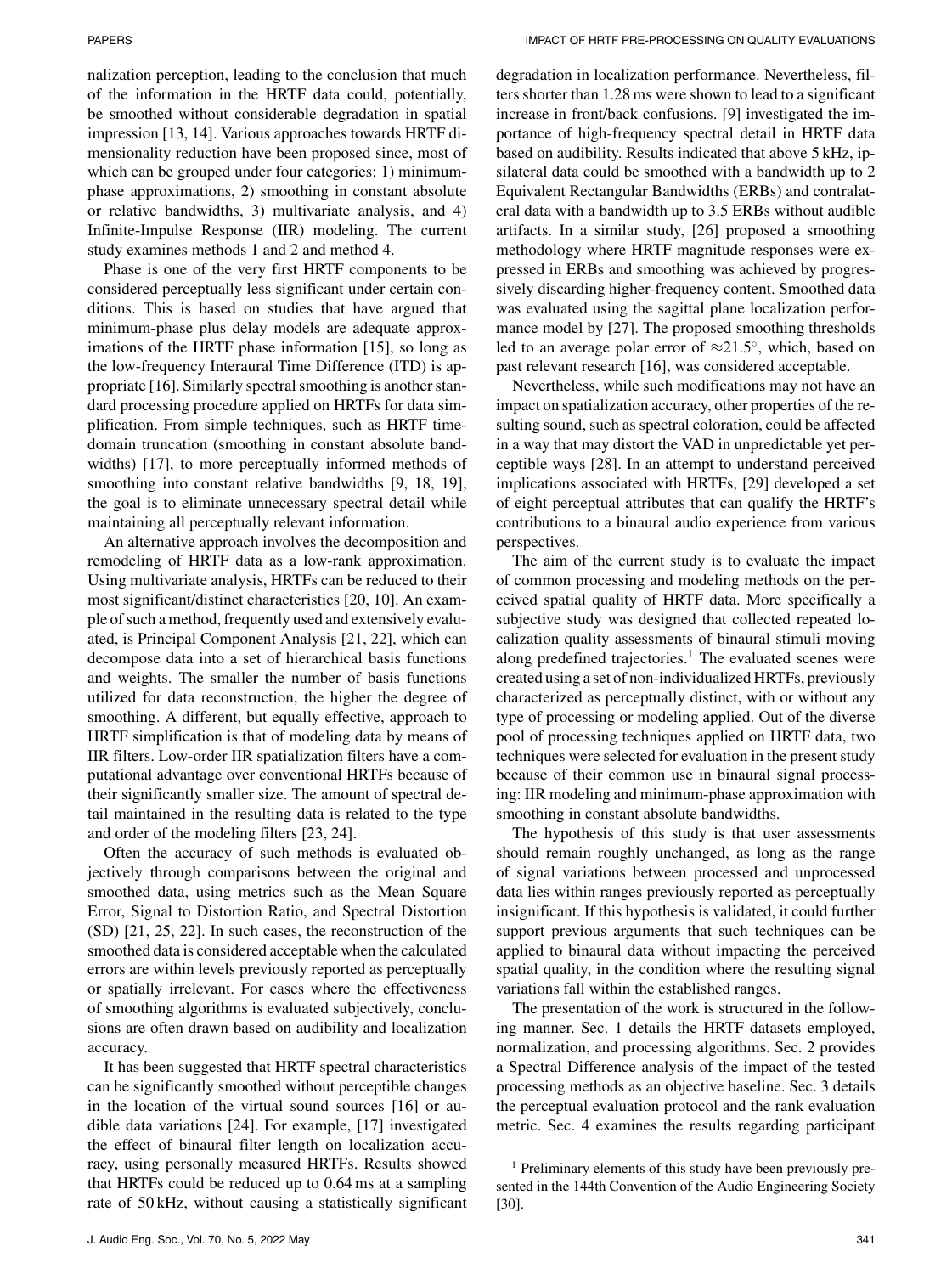stability, variability, and rating similarity between conditions. Secs. 5 and 6 offer a discussion and final conclusions of the study. Analysis of the test duration and rating scale usage for the full experiment are provided in APPENDIX A.

#### **1 DATA PRE-PROCESSING**

SEC. 1 details the criteria followed for the selection of the specific nonindividualized HRTF data collection, used in the designed perceptual study. It also discusses the methods selected for data standardization and processing.

#### **1.1 HRTF Dataset**

To evaluate the impact of pre-processing techniques on HRTF quality judgments, it is of specific interest to employ a set of HRTFs spanning a large range of quality while being of sufficient quality prior to processing to be considered undistorted. In order to provide a common test set to all participants while maintaining a reasonable-sized test sample irrespective of the number of participants, individual HRTFs of test participants were not considered.

The test set was assembled using a data corpus comprising HRTFs from the publicly available LISTEN [1] and BiLi [2] databases. The utilized data were manually selected based on the clustering results of a corpus of 24 HRTFs, projected on a perceptually relevant space exclusively created from subjective similarity quality judgements, such that 1) both databases were represented, 2) the assessed data was perceptually distinct (i.e., all data clusters were represented), and 3) no common HRTFs existed between the pre-test and main experiment, in order to avoid potential bias exposure from the pre-test stimuli [6, 31, 32]. This process resulted in a set of seven full-phase HRTFs (six from BiLi and one from LISTEN) for the pre-test and of 12 HRTFs (six BiLi and six LISTEN) for the main experiment.

#### **1.2 Corpus Standardization**

The measurement conditions of an HRTF dataset (measurement space, protocol, equipment used, etc.) have been shown to affect the collected data in the signal domain [8]. Beyond that, HRTF databases are captured in different sampling rates, spatial resolutions, and filter lengths, which is a fact that renders the creation of composite HRTF corpora a challenging task. Since the selected HRTF corpus for this study originated from two separate databases, certain data standardization steps were necessary to minimize the potential impact of the database of origin on the utilized data and ensure that user evaluations were not impacted by such variations.

More specifically HRTFs in the LISTEN database were full-phase, diffuse-field–equalized, 512-tap filters captured at a 44.1-kHz sampling rate, and HRTFs in the BiLi database were full-phase, free-field–equalized, 2,048-tap filters captured at a 96-kHz sampling rate. Therefore all selected datasets were diffuse-field equalized and low-pass filtered at 20 kHz, and the sample rates were converted to 44.1 kHz. Potential DC offsets were removed, and an equalfrequency resolution was maintained through the truncation of all HRTFs to 256 samples, using a dynamically aligned rectangular window. The window starting point was set to 20 samples before the first detected onset of each filterpair. The onset via relative threshold detection was defined as the first sample greater than −10 dB relative to the global dataset peak value [33].

Comparisons between HRTF datasets from different databases of origin are often challenging because of differences in spatial resolution. While interpolation can be a possible solution, interpolated HRTFs are prone to inaccuracies, which could impact the results of evaluation studies, and should therefore be treated with caution. In order to avoid any such potential artifacts, assessed sound trajectories in this study were based exclusively on measured location data. For cases when no common coordinates existed, the closest measured points were selected.

The study focused on a subset of measured HRTF positions lying on the horizontal and median planes. Horizontal plane positions consisted of 12 angles from  $0°$  to 330° in increments of 30◦. Median plane positions of the LISTEN HRTFs comprised 19 angles from −45◦ to 225◦ in increments of 15◦, and those of BiLi comprised the following 19 angles: −45◦, −27◦, −15◦, 0◦, 15◦, 27◦, 45◦, 62◦, 74◦, 86◦, 106◦, 118◦, 135◦, 153◦, 165◦, 180◦, 195◦, 207◦, and 225◦. The resulting angular differences of no more than 4◦ are smaller than the reported localization blur at these elevations [34] and, therefore, were assumed to be perceptually irrelevant for the task at hand. Previous related studies, which have used the same median plane grids, further support this assumption because they have shown neither any evidence of database discriminability [32] nor any effect on participant performance [31]. Data pre-processing concluded with a level normalization across all HRTFs. The adjustment of each dataset was set according to the median global RMS value over all evaluated positions.

#### **1.3 HRTF Processing**

The effect of different types of non-personalized HRTF processing on human spatial perception was assessed through the comparison of three types of commonly used data representations: full-phase HRTFs, minimum-phase HRTF decompositions smoothed across constant absolute bandwidths, and IIR-modeled HRTFs. The minimum-phase method is of particular interest for its prevalence due to computational efficiency. Previous research [35] established the minimum-phase-plus-delay model as sufficient. However direct examination of these results shows the limitation of this approach outside the frontal region. This observation is further supported by [33] and [36], which have demonstrated the reduced spatial accuracy for peripheral positions via perceptual tests. The IIR method has also been widely used, predominantly in signal processing architectures with limited computing power (e.g., mobile devices) and in systems with a large number of sources, while offering smooth interpolation between measured points via alterations of the poles and zeros of the filter [37].

All HRTFs were processed according to the following descriptions, based on state-of-the-art practice: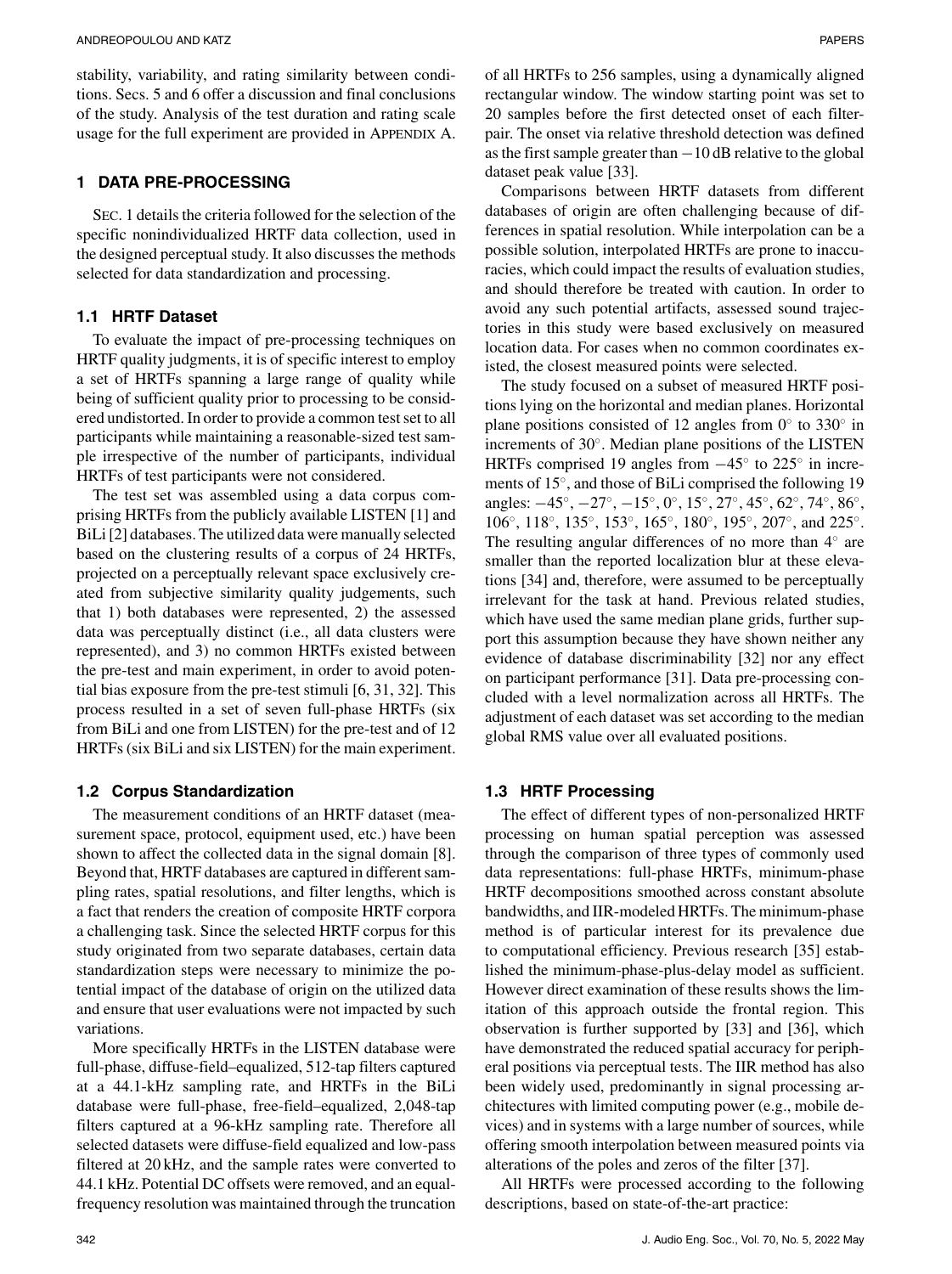- *Full Ph.*: Full-phase data represents the original reference corpus. The 256-tap filters had a frequency resolution of roughly 173 Hz.
- *Min Ph.*: Minimum-phase HRTFs, first oversampled by a factor of 64 and filtered using a band-pass filter with cut-off frequencies at 200 Hz and 20 kHz, were decomposed using the Hilberttransform and truncated to 64-tap filters, thereby smoothing the spectral response, resulting in a rough spectral resolution of 698 Hz [38].
- IIR: IIR-based data were modeled using the Yule-Walker algorithm on minimum-phase approximations of the HRTF data. The frequency scale was modified prior to and subsequently after the Yule-Walker process using a Bark bilinear transformation (and its reverse) to accord the filter design with human hearing properties. HRTFs were modeled using six biquad (second order) filters, resulting in 36-tap approximations [39].

#### **1.4 ITD Information**

To limit the focus of this study on the impact of HRTF spectral smoothing on spatial perception, ITDs were kept consistent between datasets. Based on the results of [33] and [36], position-dependent ITD values were calculated using the centroid of the interaural cross-correlation method, averaged across datasets, and used as a reference for modification. For full-phase data, ITD adjustments were made by adapting the temporal alignment of the filter-pairs. For minimum-phase data and IIR reconstructions, ITDs were inserted by delaying the contralateral channel of each HRTF such that the resulting ITDs coincided with the corresponding reference values. As such, all HRTFs had the same ITDs for equivalent positions.

#### **2 OBJECTIVE EVALUATION**

Prior to perceptual testing, an objective signal domain assessment of the degree of spectral variations across the three evaluated data types (full-phase HRTFs, minimumphase smoothed HRTFs, and IIR reconstructions) was carried out. The following spectral comparisons were limited to the ipsilateral content filters of the 12 horizontal plane– tested positions and both filters for the 19 median plane ones (Sec. 1.2). This choice was based on past research demonstrating an increased tolerance in variations of contralateral HRTF spectral detail for humans [9, 40].

To approximate human perception, HRTFs were smoothed in ERB bands. Spectral variations between pairs of the same HRTFs that have undergone different types of processing were measured using the SD metric (Eq. 1).

$$
SD(i) = \sqrt{\frac{1}{N} \sum_{k=1}^{N} \left( 20 \log_{10} \frac{|HRTF(k)|}{|HRTF'(k)|} \right)^2}
$$
(1)

where *N* denotes either the number of ERB bands—when SD is calculated per tested position—or the number of tested HRTF positions—when SD is calculated per ERB



Fig. 1. Spectral Distortion (SD) distributions per Equal Rectangular Bandwidth (ERB) band averaged across all tested positions (a) and per tested position averaged across all frequencies (b) for the horizontal (upper) and median (lower) planes. Top and bottom box edges mark the 25<sup>th</sup> and 75<sup>th</sup> percentiles respectively, and whiskers extend to  $\pm 2.7$  σ.

band. *HRTF(k)* and *HRTF'(k)* denote the baseline (fullphase) and a smoothed version of the same ipsilateral HRTF filter (either min-phase or IIR), respectively.

Fig. 1(a) shows the range of spectral distortion between the baseline (full-phase) and the minimum-phase and IIR data per ERB band. Variations were computed across tested positions leading to a single SD value per ERB band. Spectral variations of frequencies below 3 kHz were found to be very small in both planes (Table 1) and were, therefore, omitted from the figure to assist visibility of the results. As can be seen, the full range of SD values between full and minimum-phase data-pairs consistently lies below 1 dB, with the exception of the top ERB band. The increase in spectral variations in the very high–frequency content is attributed to variations introduced during data processing.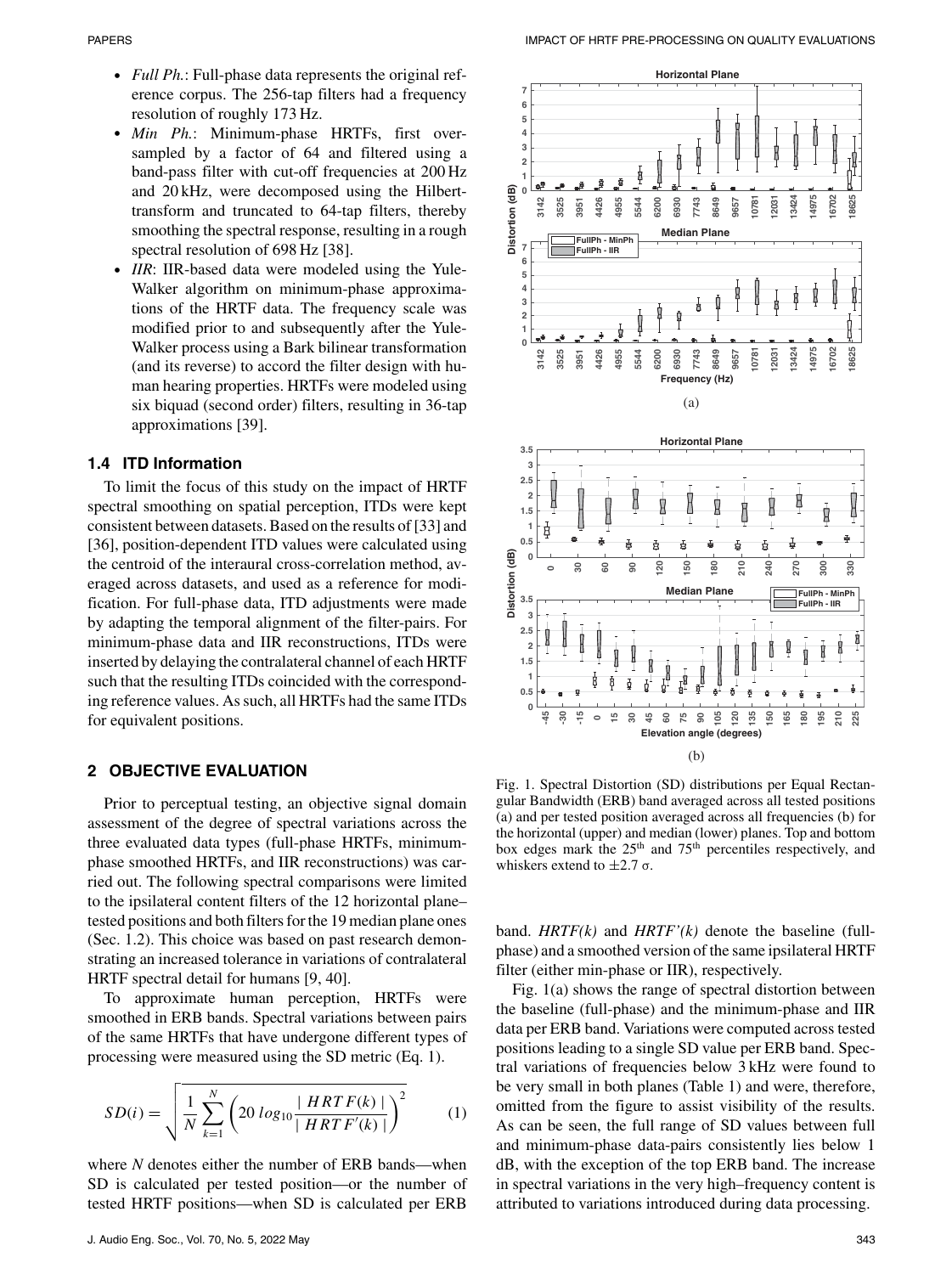Table 1. Calculated Spectral Distortion (SD) per Equal Rectangular Bandwidth (ERB) band for frequencies <3 kHz.

|                           | $SD$ (dB) |      |      |      |  |  |
|---------------------------|-----------|------|------|------|--|--|
|                           | Avrg      | Std  | Min  | Max  |  |  |
| Full Ph. / Min Ph. (Hor.) | 0.49      | 0.08 | 0.11 | 1.30 |  |  |
| Full Ph. / IIR (Hor.)     | 0.44      | 0.07 | 0.14 | 1.31 |  |  |
| Full Ph. / Min Ph. (Med.) | 0.58      | 0.07 | 0.19 | 1.38 |  |  |
| Full Ph. / IIR (Med.)     | 0.57      | 0.07 | 0.21 | 1.36 |  |  |

On the contrary, the observed median SD values between full-phase and IIR data pairs are consistently higher than 1 dB for frequency bands above 6.5 kHz, reaching as high as  $4.3$  dB for the horizontal and  $3.6$  dB for the median plane data. Maximum variations were found to be as high as 7.3 dB at 10.7 kHz on the horizontal and 5.5 dB at 16.7 kHz on the median plane. These results indicate that the IIR reconstructions exhibit greater variation from the full-phase baseline, the potential impact of which needs to be subjectively evaluated.

It is also of interest to investigate whether any tested positions exhibit more variations than others, thereby biasing the perceptual evaluation task. Fig. 1(b) shows the range of SD values between the baseline and processed HRTFs per position. Variations were computed across ERB bands, leading to a single SD value per tested position. It can be noted that median variations for the minimum-phase data remain below 1 dB across all HRTFs with variations being higher for the frontal locations on or above the horizontal plane. The observed median distortion between the fullphase and IIR data is higher, reaching 1.9 dB (*SDmax* = 3 dB) on the horizontal and 1.23 dB ( $SD_{max} = 3.3$  dB) on the median plane. It should be noted that median SD values decrease as elevation angles increase, reaching a minimum for elevation angles 75◦ and 90◦ for filter-pair comparisons on the median plane.

According to [23], broad-band spectral distortions up to 1.9 dB on the frontal region did not lead to audible data variations. Hence the aforementioned spectral differences between the processed and reference (Full Ph.) data approximations across both planes are not expected to affect user ratings of minimum-phase data during the subsequent perceptual study but could have an affect on the evaluations of IIR-modeled data with variations exceeding the 1.9-dB threshold.

#### **3 PERCEPTUAL EVALUATION**

#### **3.1 Experimental Procedure**

A total of 23 individuals (eight female), all professionals and scholars in audio signal processing with extensive experience in psychoacoustic experiments, volunteered to participate in this study. All self-reported having normal hearing. The study was divided in two phases: the pretest and main experiment. The purpose of the pre-test was twofold: it provided participants with the necessary familiarization to fully understand and perform the task in a timely manner while also assisting participant screening

(in identifying people who could perform the required task in a consistent and reliable manner). Employing expert listeners to improve stability of the results with regard to the research question was preferable to lengthy training of all participants to the task (e.g., [41]). The main experiment assessed the perceived change in spatialization quality as a function of HRTF processing.

In both phases, the experimental procedure involved the assessment of binaural stimuli, moving along pre-defined trajectories on the horizontal and median planes, based on the conveyed accuracy of their movement. Horizontal plane trajectory movement started at 90◦, directly on the left, and performed two counter-clockwise rotations around the listener's head at a constant distance. Median plane movement started at  $-45^\circ$  elevation at the front and moved up, over, to the rear, and then back again to the front following the same arc over the listener's head twice. Participants were asked to rate the perceived spatial accuracy of each trajectory on a forced-choice nine-point rating scale ranging from "worst" to "best," based on written descriptions of the intended trajectory paths.

The pre-test and main experiment were divided in rounds consisting of two blocks, one for the horizontal plane trajectory and one for the median plane trajectory. For each block, participants were presented a single interface offering playback and rating options for all pre-rendered sound trajectories (one per HRTF processed dataset). Presentation order of blocks within each round and of HRTFs within each block were fully randomized. The study allowed participants to explore differences between sound trajectories at will, offering options for (re)playing the trajectory samples in any order, to facilitate comparisons. The only constraint concerned the use of the rating scale. The use of both scale extremes was required at least once per block, but the assignment of the same rating to multiple samples was allowed. This experimental procedure was selected because of its previously demonstrated ability in leading to stable and informative subjective HRTF assessments [31, 32].

Non-individualized binaural renderings were created using an impulsive sound stimulus and HRTFs from the data corpus discussed in Sec. 1.2. The stimulus was 100 ms of Gaussian noise (50 Hz to 20 kHz) with 2-ms Hann ramps at onset and offset, repeating sequentially for each position on the trajectories separated by 30 ms of silence.

The study was designed in MATLAB in such a way that the whole experiment could be completed by any participating individual without the need of a supervising moderator. A detailed description of the procedure and study goals and instructions on how to run the code and use the designed interface were provided. Participants were instructed to complete the study in a listening room with an ambient noise level below 30 dBA using Sennheiser HD 650 headphones and a Focusrite Scarlett audio interface, which were common to all participants. No headphone equalization was applied. Prior to the test, sound levels were calibrated to 80.3 dBA with the left headphone placed on a baffled microphone, using a monophonic 1-kHz sine-wave reference signal, ensuring the same presentation level for all test subjects and installations.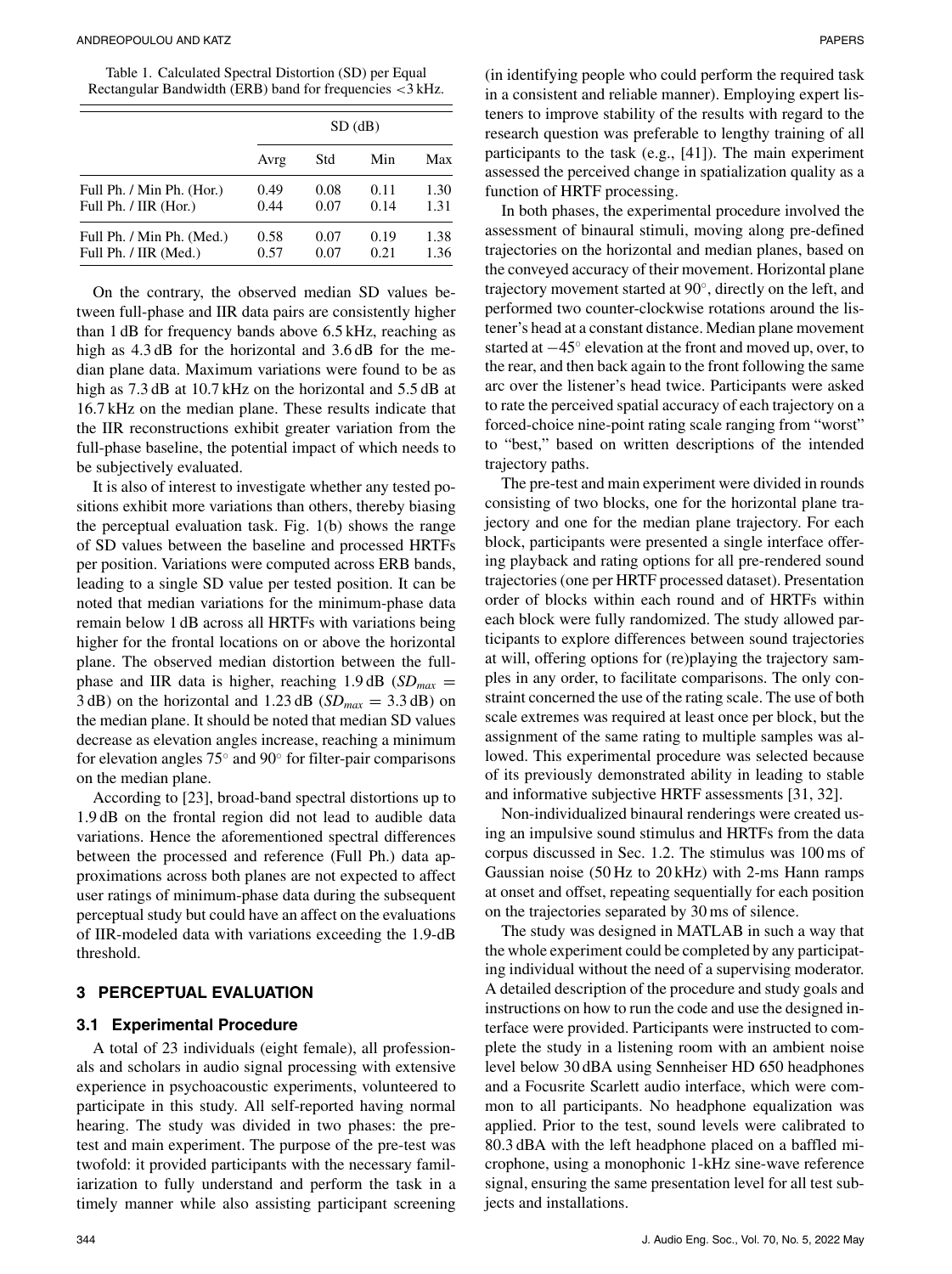### **3.2 Pre-Test for Screening and Training: Repeatability**

HRTF assessments using similar test designs to this one have been shown to be viable, albeit very demanding, due to the limited number of even expert participants able to produce reliable ratings across test repetitions ( $\approx$ 50°) [31]. Hence user screening for the identification of individuals able to perform the assessment task in a repeatable manner is an essential step for such evaluation methods.

The pre-test comprised a variable number of rounds, each repeating the same experimental task: the evaluation of sound stimuli moving along horizontal and median plane trajectories on a nine-point scale. The system assessed the repeatability of each participant's ratings using the metric discussed in Sec. 3.4. When a participant produced repeatable ratings across both trajectories for three successive rounds, the pre-test phase terminated. Otherwise, repetitions continued until a maximum of seven rounds was reached. The pre-test was completed in a single sitting.

Based on the results of a previous study [31], test participants who are able follow this test-protocol in a consistent and reliable manner can do so because they can derive systematic evaluation strategies regardless of the number and type of non-individual HRTFs rated. Stated differently, people completing the pre-test successfully should be able to perform the main experiment test in a reliable and consistent manner. Hence only participants with repeatable responses across three successive evaluation rounds for both tested trajectories proceeded to the main experiment.

#### **3.3 Main Experiment: Similarity**

The main experiment comprised three rounds, each assessing HRTFs with a different type of processing (Sec. 1.3) on the conveyed spatial accuracy of stimuli moving on the same horizontal and median plane trajectories. Rounds appeared in a fully randomized order. The experiment task and control interface were identical to those of the pre-test. To minimize fatigue, test rounds were evaluated on separate days and compulsory breaks were inserted between the two test blocks of each round.

#### **3.4 HRTF Rating Similarity Metric**

For both the pre-test and main experiment, the evaluation of each participant's responses was based on the observed similarity between trajectory ratings of successive experiment rounds. Similarity of corresponding ratings between successive experiment-round pairs was calculated using Pearson's correlation coefficient  $r$ . When  $r = 1$ , the ratings of two successive experiment rounds for a given trajectory and participant are fully correlated, while when  $r = 0$  and  $r = -1$ , ratings are uncorrelated and negatively correlated, respectively. Ratings of the perceived quality of the trajectory rendering relative to the given reference path provides an implicit measure of the global spatial quality assessment of localization for each HRTF [42, 43].

The sensitivity of the proposed metric to variations in the ratings, as a function of the magnitude of the change, and the number of ratings changed can be found in Table 2.

Two factors have been found to affect the results of the proposed metric: *Variability*<sup>2</sup> and *Stability*. Variability in HRTF evaluations is related to the range of *r* coefficients that result from the use of the similarity metric in pairs of HRTF ratings, and Stability is reflected in the values of those coefficients. Stability was calculated by computing the arithmetic mean across a series of *r* values of successive experiment rounds; Variability is calculated by computing the corresponding standard deviations. As shown in [31], Variability levels do not always imply equivalent Stability and vice versa. Hence both factors need to be taken into consideration in evaluating HRTF-rating repeatability [44].

Appropriate thresholds for the two factors were established based on a simulation study examining the sensitivity of the metric in rating variations of varying magnitude and quantity [31]. The selected values were  $\textit{stb}_{\textit{thld}} = 0.75$ for Stability and  $var_{thld} = 0.14$  for Variability, which allow for multiple rating variations of up to  $\pm 2$  scale steps and progressively fewer in the range  $\pm 3$  to  $\pm 5$  scale steps. A participant's HRTF ratings were considered repeatable if they were both stable ( $stb_i \geq stb_{thld}$ ) and consistent (*var<sub>i</sub>*)  $\langle var_{thld} \rangle$  in accordance with these thresholds. Permissible variations given these thresholds are indicated in Table 2. This metric was used in the analysis of ratings during the pre-test for the selection of participants for the main test and for analysis of the main test results.

## **4 RESULTS**

#### **4.1 Pre-Test: Similarity in Successive Ratings**

As mentioned earlier, the pre-test involved the repeated assessment of the perceived spatial accuracy of sounds moving along predefined trajectories on the horizontal and median planes. The number of task repetitions (rounds), which involved the assessment of seven trajectories—and hence HRTFs—per plane, varied for each participating individual. The pre-test concluded either when a participant provided repeatable ratings according to the Stability (*stbi*  $\geq$  0.75) and Variability (*var*<sub>i</sub>  $\leq$  0.14) thresholds across three consecutive rounds for both planes or when a total of seven rounds were completed, whichever happened first.

Fig. 2 shows the repeatability of horizontal plane ratings for two pre-test participants on Stability over Variability. Each data point corresponds to three consecutive rounds. For example, Participant A completed seven experiment rounds without reaching repeatable performance. During rounds 3–5, the Variability of the ratings was within the acceptable range, but the corresponding Stability was under the defined threshold. Participant B, on the other hand,

<sup>2</sup> In past related publications, this factor was termed *Consistency* [31, 30]. Given that it reflects a metric that must be minimized, the term has been revised to *Variability*.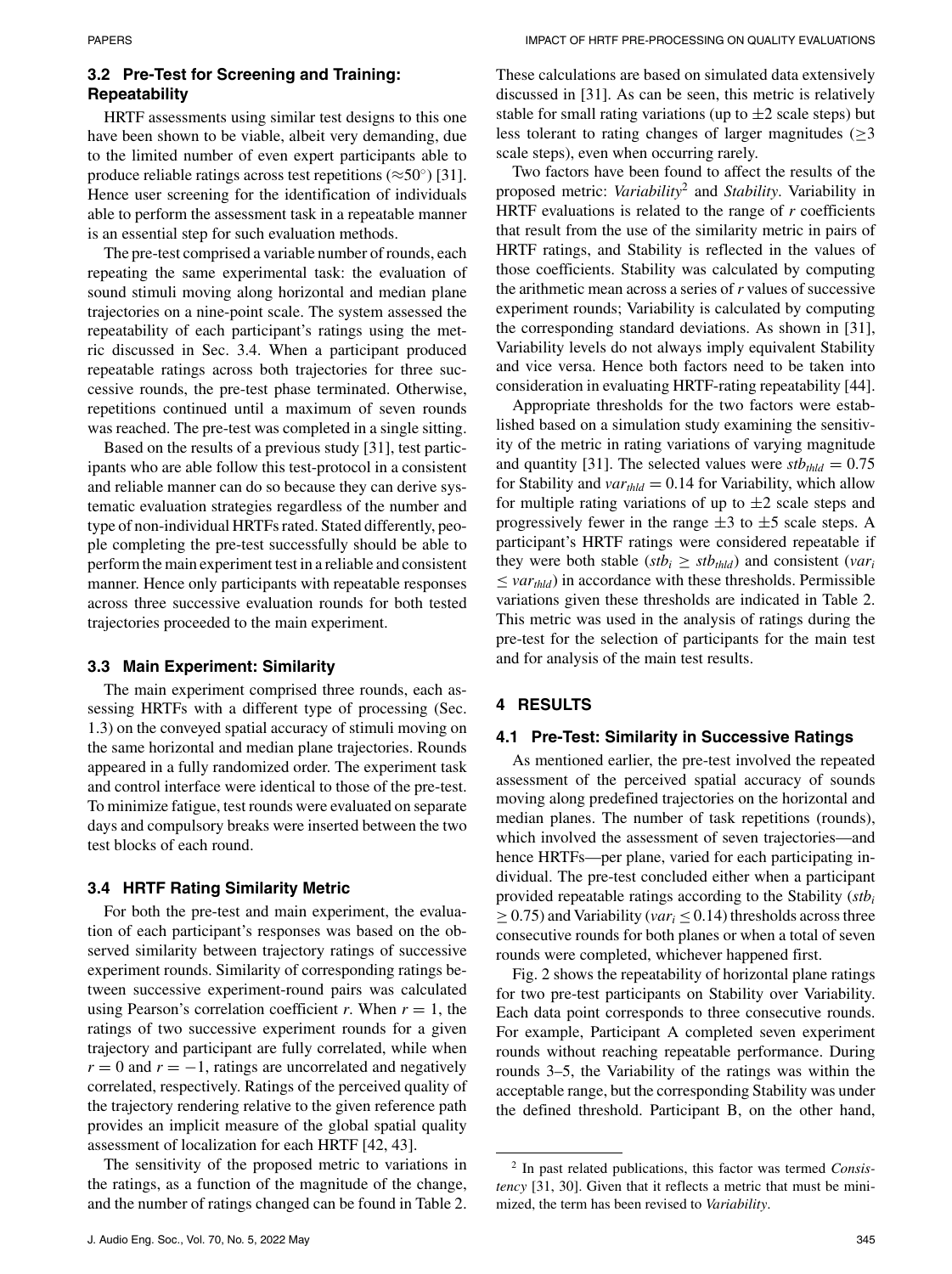Table 2. Mean and standard deviation values of Pearson's *r* metric sensitivity to HRTF rating changes as a function of the size of change in the ratings  $(\Delta_o)$  and number of ratings changing. Gray cells indicate variations within tolerance thresholds, which are discussed in Sec. 3.4.

| $#$ of ratings | $\Delta$ <sub>o</sub> |             |             |                |                |                          |                |              |
|----------------|-----------------------|-------------|-------------|----------------|----------------|--------------------------|----------------|--------------|
| changing       | $\pm 1$               | $\pm 2$     | $\pm 3$     | $\pm 4$        | $\pm$ 5        | $\pm 6$                  | $+7$           | $\pm 8$      |
|                | 0.99(0.000)           | 0.97(0.004) | 0.94(0.008) | 0.88(0.012)    | 0.81(0.021)    | 0.72(0.023)              | 0.62(0.023)    | 0.50(0.0)    |
|                | 0.99(0.005)           | 0.94(0.010) | 0.87(0.021) | 0.76(0.037)    | 0.61(0.058)    | 0.42(0.072)              | 0.20(0.063)    | $-0.07(0.0)$ |
|                | 0.98(0.003)           | 0.91(0.015) | 0.80(0.035) | 0.62(0.063)    | 0.39(0.098)    | 0.10(0.111)              | $-0.24(0.063)$ |              |
|                | 0.97(0.005)           | 0.88(0.021) | 0.72(0.049) | 0.47(0.091)    | 0.16(0.139)    | $-0.23(0.142)$           | $-0.63(0.000)$ |              |
|                | 0.97(0.007)           | 0.85(0.027) | 0.63(0.063) | 0.31(0.119)    | $-0.07(0.169)$ | $-0.53(0.131)$           |                |              |
|                | 0.96(0.009)           | 0.81(0.031) | 0.53(0.075) | 0.13(0.140)    | $-0.29(0.177)$ | $-0.80(0.000)$           |                |              |
|                | 0.95(0.010)           | 0.77(0.034) | 0.41(0.087) | $-0.05(0.148)$ | $-0.49(0.149)$ |                          |                |              |
|                | 0.94(0.011)           | 0.73(0.035) | 0.28(0.094) | $-0.22(0.126)$ | $-0.67(0.000)$ |                          |                |              |
|                | 0.93(0.012)           | 0.68(0.034) | 0.13(0.083) | $-0.40(0.000)$ |                | $\overline{\phantom{0}}$ |                |              |



Fig. 2. Repeatability performance examples of two participants for the horizontal plane trajectory. Points represent Stability vs. Variability rates across triplets of successive rounds (rounds labeled for each point). Variability (solid line) and Stability (dashed line) thresholds are shown. Participant ratings are considered repeatable when results fall within the lower-right region delimited by the two threshold limits.

reached repeatable ratings after six pre-test rounds. They started reaching *stable* ratings in round 4, but only achieved the selected *Variability* levels after six experiment rounds.

Out of the 23 recruited participants, 13 achieved repeatable ratings on both tested planes for the seven HRTFs across three consecutive rounds using the nine-point scale (57% success rate). This demonstrates the challenging nature of non-individualized HRTF rating procedures, even for experienced participants, and justifies the need for a pre-test in this experiment.

#### **4.2 Main Experiment**

The main experiment was divided into three rounds, each corresponding to a different type of HRTF processing (original full-phase, minimum-phase smoothed, and IIR reconstructions). Each round involved the assessment of binaural sounds moving along the horizontal and median plane trajectories discussed in Sec. 1.2, on a discrete nine-point



Fig. 3. Similarity distributions for the main test participants based on their ratings during the pre-test between the full-phase and minimum-phase data and between the full-phase and IIR data. Results are presented separately for the two tested trajectories.

scale. The same rating rules as for the pre-test applied to the main experiment. Each round comprised 12 HRTFs encoded with the same method.

#### *4.2.1 Similarity of Quality Assessment Rankings*

Similar to the pre-test, HRTF ratings per processing condition were analyzed using Pearson's *r*. Full-phase ratings were used as a common point for paired comparisons between processing methods, revealing how HRTF evaluations from each assessor changed as a function of processing relative to the original data. Repeatability performance of the 13 qualified participants in the last three rounds of the pre-test was also included in the analysis for reference. Resulting data distributions are shown in Fig. 3. The normality of the resulting distributions (pre-test, full-phase/minimumphase, and full-phase/IIR, over both trajectory planes) was tested using a Lilliefors test. The test failed to reject the null hypothesis that the data was normally distributed ( $\alpha =$ 0.05) for all distributions.

The pre-test comparison of rating similarity *r* showed that all participants achieved very high scores across both planes. Median performances of 0.89 (minimum  $r = 0.77$ ; maximum  $r = 0.99$ ) for the horizontal and 0.85 (minimum  $r = 0.75$ ; maximum  $r = 0.99$ ) for the median plane strongly reconfirm the observation that all retained participants were highly capable of providing repeatable ratings across both trajectories.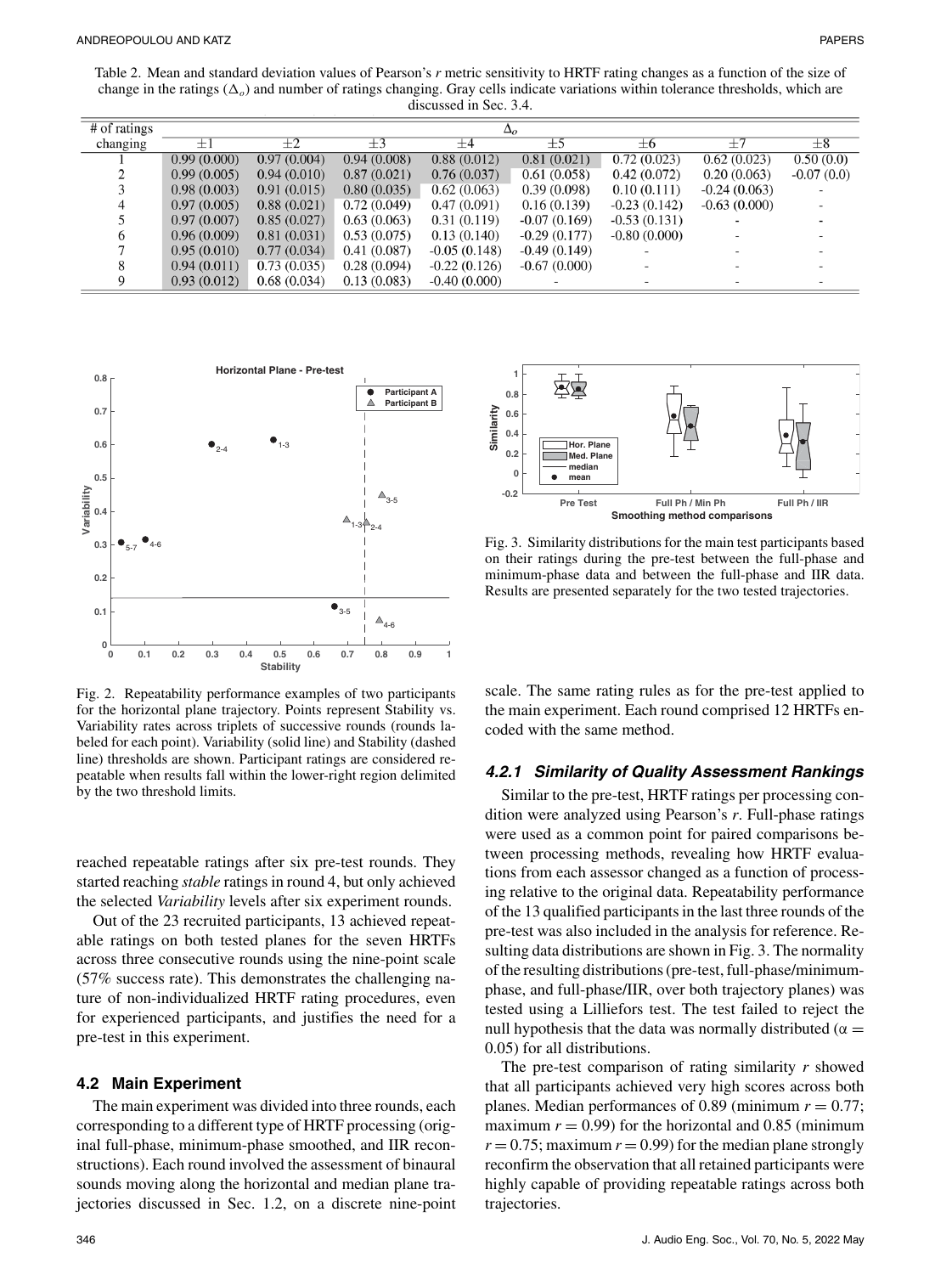By examining comparisons between the full-phase and minimum-phase data, the similarity distribution is much wider, ranging from  $r = 0.17$  (almost uncorrelated data) to  $r = 0.89$  (highly correlated data) for the horizontal plane trajectory and from  $r = 0.23$  (almost uncorrelated data) to  $r = 0.68$  for the median plane trajectory. The corresponding median correlations of 0.54 and 0.48 are much lower than those of the pre-test. According to Table 2, such low scores can be created by either multiple changes in ratings of  $|\Delta_o| \leq 3$  scale points or at least one rating change of  $|\Delta_o| \ge 7$  scale points.  $|\Delta_o|$  variations  $\ge 7$  are notable because they imply a complete shift in the conveyed spatial quality of an HRTF processed in different ways. For example, it is possible for a full-phase HRTF to be rated as very good (score  $\geq$ 7) with its minimumphase smoothed equivalent as very poor (score  $\leq$ 2) and vice versa.

Similar observations can be made for the similarity distributions between full-phase and IIR-modeled data. Median values are lower than those of other comparisons, with the horizontal plane trajectory being 0.30 (minimum  $r = 0.07$ , maximum  $r = 0.86$ ), and the median plane being  $0.32$  (minimum  $r = -0.04$ , maximum  $r = 0.71$ ). Additionally the presence of a number of uncorrelated data scores with values close to 0 in the median plane distribution implies that certain participants did not experience any correspondence of spatial quality between the full-phase and IIR-modeled data because such scores indicate multiple rating changes in the range of  $|\Delta_o| \leq 4$  or at least one change as big as  $|\Delta_o| \geq 8$ (Table 2).

It is possible to conclude that two distributions are significantly different with 95% confidence if their box-plot notches do not overlap [45]. As such, the following observations can be made regarding the distributions in Fig. 3:

- Differences in the rating similarity distributions between the horizontal and median plane ratings are not significant for any data group. This observation implies that the effect of HRTF processing on user spatialization does not seem to be more prominent for certain elevations.
- The similarity between the ratings of the full-phase HRTFs in the pre-test is significantly higher than those of the *full-phase vs. minimum-phase* and *full-phase vs. IIR* rating comparisons.
- Variations in rating similarity across trajectory planes are not significantly different between the processing methods.

#### *4.2.2 Similarity Per Rating Scale Range*

While monitoring participant rating similarity across the full nine-point scale offers an informative overview of the possible effects of HRTF processing on user assessments, it is of interest to focus on specific HRTF subgroups, such as those consisting of highly rated or rejected spatialization cues. Hence this section of the analysis focuses on the similarity between HRTF ratings within three spatial quality levels, *low*, *mid*, and *high*, thereby facilitating the separa-

Table 3. Correspondence between the full-phase (reference) and minimum-phase/IIR spatial quality levels of the main test HRTFs computed in percentages for each trajectory plane.

|          |      | <b>Horizontal Plane</b> |         |      |              |            |      |  |
|----------|------|-------------------------|---------|------|--------------|------------|------|--|
|          |      | Min-Ph.                 |         |      |              | <b>IIR</b> |      |  |
|          |      | Low                     | Mid     | High | Low          | Mid        | High |  |
| Full-Ph. | Low  | 65.6                    | 17.2    | 17.2 | 53.1         | 31.3       | 15.6 |  |
|          | Mid  | 46.5                    | 32.6    | 20.9 | 34.9         | 32.6       | 32.6 |  |
|          | High | 18.4                    | 24.5    | 57.1 | 28.8         | 22.4       | 49.0 |  |
|          |      |                         |         |      | Median Plane |            |      |  |
|          |      |                         | Min-Ph. |      |              | <b>IIR</b> |      |  |
|          |      | Low                     | Mid     | High | Low          | Mid        | High |  |
| Full-Ph. | Low  | 63.2                    | 25.0    | 11.8 | 58.8         | 26.5       | 14.7 |  |

tion of multiple small changes from occurrences of larger significant changes in ratings, which could both give rise to the same correlation value.

Mid 41.7 33.3 25.0 39.6 29.2 31.2 High 17.5 27.5 55.0 30.0 25.0 45.0

Using the full-phase HRTF ratings as reference, the percentage of HRTFs that were attributed the same or different spatial quality levels across all experiment rounds can be calculated. This analysis, summarized in Table 3, was performed as a function of trajectory planes, processing method pairs, and quality level. A noteworthy point arising concerns the relatively small percentage of HRTFs receiving the same spatial quality level assessment across the full-phase reference and either of the other two conditions (minimum-phase smoothed HRTFs and IIR reconstructions). The observed similarity levels lie between  $\approx$ 29% and  $\approx 66\%$ , which practically means that, depending on the applied HRTF processing chain and trajectory plane under evaluation, participants changed their quality assessments of different HRTFs  $\approx$ 34% to  $\approx$ 71% of the time. The assessment change was quite prominent in the case of the mid-level spatial quality HRTFs, where the repeatability percentage was consistently  $\leq$ 33.3% (chance level).

Of all possible assessment changes, the most notable are those concerning the two scale extremes, i.e., cases when the reference HRTF was evaluated as having "low" spatial quality and its processed versions as having "high" spatial quality or vice versa. For example  $\approx 18\%$  of the HRTFs evaluated as having "high" spatial quality in the full-phase condition were assessed as "low" in the minimum-phase condition for both trajectory planes. Similarly  $\approx$ 29% (horizontal plane) and 30% (median plane) of the HRTFs evaluated as having "high" spatial quality in the full-phase condition were assessed as "low" in the IIR condition. The scores of this latter condition lie very close to chance (33.3%), indicating an increase in the complexity of the IIR-modeled HRTF evaluation task (see Table 3 for an overview of all possible assessment variations).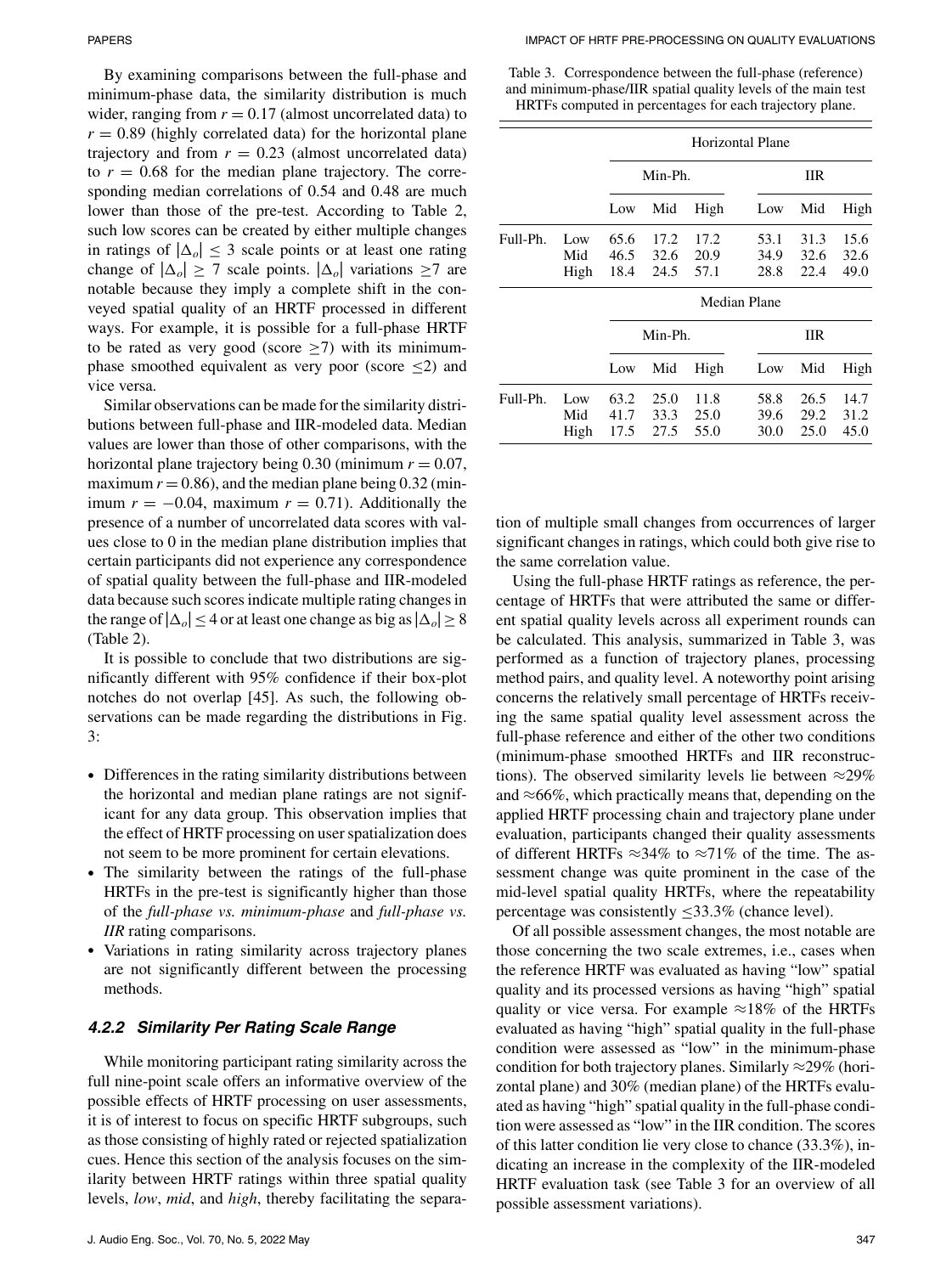#### **5 DISCUSSION**

This work investigated the effect of different commonly employed HRTF processing algorithms on the perceptual evaluation of selected non-individualized HRTF data from the publicly available LISTEN [1] and BiLi [2] databases. Three versions of an HRTF subset database were compared: a) full-phase HRTFs, b) minimum-phase HRTF decompositions smoothed across 64 constant absolute bandwidths, and c) modeled HRTFs using six biquad IIR filters.

HRTF spectral smoothing and minimum-phase decomposition are the two most widely applied and thoroughly evaluated methods of HRTF processing. Several studies have proposed objective thresholds, "guaranteeing" the absence of audible artifacts and/or spatialization errors. For example, it has been suggested that minimum-phase plus pure-delay models are adequate approximations of the HRTF phase, not affecting the users' average localization accuracy. Nevertheless, even in early studies, there exists evidence of an increase in localization errors around the interaural axis [15] and of front/back confusions [16]. This increase in localization confusion within these spatial regions can also be reflected in the HRTF signal itself as greater data variability [33]. While the magnitudes of such errors/variations may not be large enough to trigger statistically significant results, they do suggest a shift in people's spatial impression, which must be further investigated.

In this study, spectral variations introduced by smoothing and HRTF modeling were quantified with the SD metric using the full-phase data as reference. For the minimumphase data, smoothed in 64 constant absolute bandwidths, SD values were constantly  $\leq 1$  dB and hence were not expected to produce audible artifacts. For the IIR-modeled HRTFs, results of [23] have suggested that spectral variations up to 6.6 dB close to the interaural axis and up to 1.9 dB in the frontal area should not lead to audible variations. The median SD values of the IIR-modeled HRTFs in this study were consistently below these thresholds, indicating an overall successful data approximation.

Nevertheless, as shown in Fig. 1(b), the SD distributions of several tested positions on the horizontal and median planes extend beyond these thresholds, indicating that certain HRTF filters could potentially contain audible artifacts. Based on these results, it was hypothesized that user-assessments of processed HRTF data should remain roughly unchanged, since the range of variations between processed and unprocessed data lied within previously reported ranges. In order to investigate this hypothesis, a perceptual study was designed involving the repeated assessment of binaural stimuli moving along pre-defined trajectories on the horizontal and median planes using a forced-choice nine-point rating scale. The usefulness of user ratings as a mechanism for data assessment of nonindividualized HRTF data has been established [42, 43], and the robustness of the specific protocol has been analyzed and discussed in [32].

The study was divided into a pre-test and main experiment. The pre-test provided a mechanism for participant

task familiarization and reliability screening, increasing the robustness of the collected user responses through the use of expert listeners. Out of the 23 trained individuals who participated in the study, 57% (13 participants) achieved stable and consistent HRTF ratings according to the predefined repeatability thresholds across three task repetitions in the pre-test, thereby proceeding to the main test. The marginally higher percentage of repeatable participants in this study as compared with [31] and [32] can be attributed to their higher level of binaural audio expertise. Beyond participant selection, the results of the pre-test serve as a systematic documentation of the inherent difficulty and challenges in assessing the spatial quality of non-individual HRTF data. The uncertainty in the assessments of the participants, as reflected in their overall performance in the task, serves as strong evidence that steps for HRTF individualization are necessary to optimize user experience in VAD applications.

The effects of minimum-phase decomposition with spectral smoothing across constant absolute bandwidths and of IIR modeling on user HRTF quality assessments were studied using the ratings of the full-phase data as reference. Result analysis led to the following observations:

- 1. Distributions of Pearson's *r* coefficients between the full-phase/minimum-phase and the full-phase/IIR data were much wider with lower mean and median values than those of the pre-test condition. This finding strongly suggests that the applied processing algorithms impacted user assessment. Spectral variations on the minimum-phase data were consistently less than 1 dB across all tested positions and frequency bands. Therefore their impact on spatialization quality was expected to be minimal. Yet, based on the experiment results, it can be concluded that these spectral changes impacted the participants' overall spatial quality assessments in a way that could not have been predicted by past literature. On the contrary, the observed SD distributions between the full-phase and IIR-modeled data spanned beyond the range of imperceptibility as defined by [23], indicating that the spectral deviation of certain HRTF datasets could lead to audible artifacts, a fact which was also reflected in the experiment results.
- 2. Similarity rates of the full-phase/IIR comparison are lower that those of the full-phase/minimum-phase condition, implying that the tested IIR modeling affected HRTF spatial evaluation to a greater extent. This could be attributed to the increase in the SD values for frequency content above 8 kHz, which were observed to be as high as 7.3 dB, compared with the corresponding  $SD \leq 1$  dB of the minimum-phase data. Such variations could have impacted the users' spatial assessment of the modeled HRTFs.
- 3. Differences in similarity levels between the horizontal and median plane ratings were not significant. This suggests that the influence of HRTF pro-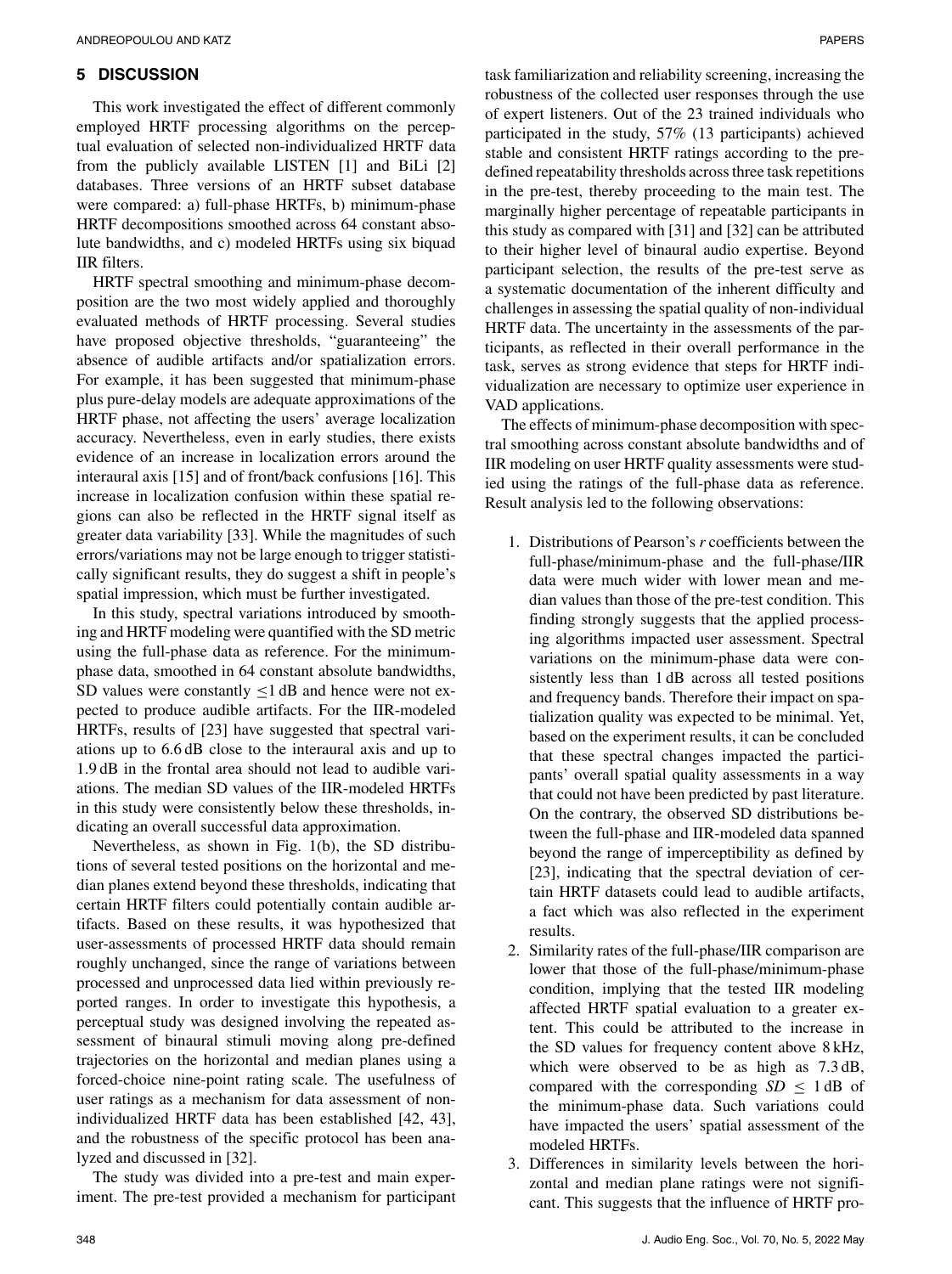cessing on spatial quality evaluations is trajectoryindependent.

While the evaluation of similarity between HRTF assessments across the full rating scale is appropriate for investigating the effect of post-processing modifications on the perceived spatial quality of HRTFs, it is also informative to focus on specific ranges in the rating scale. Admittedly most evaluation/selection protocols focus on the identification of the "best-rated" HRTFs, disregarding "mediocre" or "unfit" data [46, 47, 36, 11]. Additionally the use of a coarser rating scale has been shown to boost similarity in HRTF assessments [31]. Therefore the ninepoint rating scale was down-sampled into three equal parts, reflecting *low*, *mid*, and *high* HRTF spatial quality categories, allowing examination of cross-category changes in ratings.

Using the full-phase ratings as reference, the percentage of HRTFs that were attributed the same or different spatial quality category was calculated. An outcome of this analysis concerned the difficulty of otherwise repeatable participants in providing stable ratings for mid-level HRTFs across all conditions and tested trajectory planes. As previously seen in [31], participant assessments were more stable when concerning "bad" (low spatial accuracy) or "good" (high spatial accuracy) HRTFs than "mediocre" (mid spatial quality) data. Stated differently, participants were more likely to change their assessments of mediocre HRTFs across repetitions. The percentage of "mediocre" HRTFs sustaining their level of spatial accuracy ranged between  $\approx$ 29% (median plane full-phase/IIR) and  $\approx$ 33% (median plane full-phase/minimum-phase).

This result is a strong indication that VAD applications, which mainly operate on non-individual HRTF data, can create confusing, if not contradicting, experiences to users. Within a collection of non-personalized data, the portion of mediocre HRTFs is not only indeterminable but also varies between individuals. A similar claim can be made for the use of such procedures on scientific studies as a means of binaural assessment, unless enough evidence is provided that participant responses are repeatable and reliable. Hence, both participant screening and repetitions of the assessment protocol are necessary to improve the validity of the collected data.

Additionally results revealed that signal modifications, even when lying below previously established thresholds of perceptual irrelevance, can shift one's assessment of spatial quality for a given HRTF. Up to  $\approx 18\%$  of the minimum-phase HRTFs and 30% of the IIR data evaluated as having "low" spatial quality received a "high" quality rating in the full-phase condition. Similarly up to  $≈17%$  of the minimum-phase HRTFs and  $≈16%$  of the IIR data evaluated as having "high" spatial quality received a "low" quality rating in the full-phase condition. Based on the aforementioned results, the hypothesis that user assessments should remain roughly unchanged, as long as the range of signal variations between processed and unprocessed data lies within ranges previously reported as perceptually insignificant, has to be rejected.

The dependence of a person's VAD experience on the appropriateness of the utilized binaural filters is a widely accepted fact. The use of personally measured, successfully individualized, or user-selected HRTFs has been shown to improve system fidelity and boost user experience. Nevertheless allowing people to bring and use their selected HRTFs on a given system poses certain technical complications. HRTFs are available in a variety of spatial resolutions, filter orders, and sampling rates, facts which introduce a need for post-processing and data homogenization. Yet, when users select an HRTF set with certain spatial and frequency resolutions and comprising certain signal information, how confident can one be that data post-processing will not affect their overall experience, preference, and HRTF evaluation?

This study discussed the impact of various commonly employed HRTF processing algorithms on the assessment of spatial rendering quality across a set of nonindividualized binaural data. The work was based on the hypothesis that, when variations in signal content between unprocessed and processed data lie within previously established ranges of imperceptibility, user evaluations of processed HRTFs should remain roughly unchanged. This hypothesis was tested against a perceptual study, monitoring changes in repeated quality assessments of nonindividualized binaural stimuli moving along pre-defined trajectories on the horizontal and median planes.

While the magnitude of the objective and subjective variations described in this paper are directly dependent on the specific implementations chosen to create minimumphase and IIR versions of the tested data and cannot be generalized to all processes, the results highlight the effect of signal modifications on the perception of spatial quality across HRTFs of all quality levels. Despite the fact that objective evaluations suggested that the observed variations between the original and minimum-phase HRTFs lied within previously established ranges of acceptability, the experiment results demonstrated that they could completely shift one's assessment in a similar manner to that of IIR-modeled data, which carried spectral variations beyond the established thresholds of imperceptibility. More specifically it was demonstrated that the observed SD levels of both minimum-phase and IIR-modeled data could lead to the rejection of HRTFs previously rated as the "most appropriate" or alternatively to the selection of datasets previously dismissed as "unfit." The effect appeared more often for the tested IIR processing over minimum phase, but it was equally present for the two evaluated planes.

Such results further support the argument that HRTF processing and modeling algorithms should be applied with caution because they could have an impact on the perceived spatial quality of the data, which might not be predicted with current signal domain metrics. Different evaluation routines offering more elaborate assessments of the processed HRTF data need to be widely employed before the community develops a firm understanding of the potential impact of HRTF processing on human spatial perception.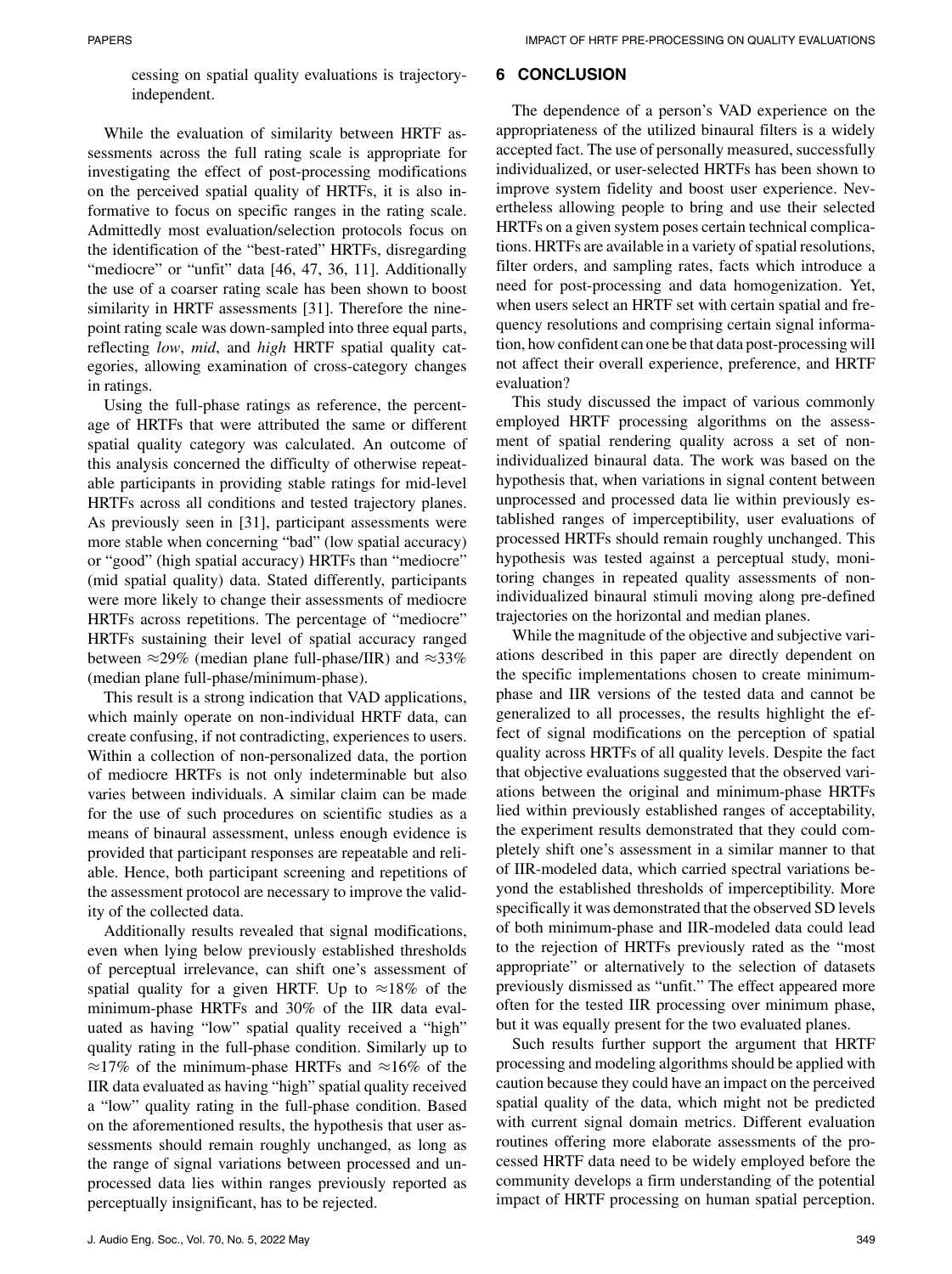One such approach would be the use of perceptual models that simulate localization performance [48, 49], though their use is not yet universally accepted. Additionally efficient participant screening and sufficient repetitions of experiment tasks are undoubtedly necessary in HRTF evaluation/selection tasks for the improvement of the validity of any collected data.

#### **7 ACKNOWLEDGMENT**

This work was funded in part by the French Fonds Unique Interministériel project BiLi ("Binaural Listening," [www.bili-project.org,](http://www.bili-project.org) FUI-AAP14). Portions of this study were carried out at the Laboratoire d'informatiqu e pour la mécanique et les sciences de l'ingénieur (LIMSI) (UPR3251), Centre National de la Recherche Scientifique laboratory. The authors would like to thank the BiLi partners Arkamys and Orange Labs for their valuable assistance in HRTF post-processing. Portions of this work have been carried out in the context of the Sonicom project, which has received funding from the European Union's Horizon 2020 research and innovation program under grant agreement number 101017743.

#### **8 REFERENCES**

[1] O. Warusfel, "LISTEN HRTF Database," (2003), [recherche.ircam.fr/equipes/salles/listen/](http://recherche.ircam.fr/equipes/salles/listen/) (accessed Apr. 20, 2022).

[2] T. Carpentier, H. Bahu, M. Noisternig, and O. Warusfel, "Measurement of a Head-Related Transfer Function Database With High Spatial Resolution," in *Proceedings of the 7th Forum Acusticum 7th Forum Acusticum*, pp. 1–6 (Krakow, Poland) (2014 Sep.).

[3] B. F. G. Katz, "Boundary Element Method Calculation of Individual Head-Related Transfer Function. I. Rigid Model Calculation," *J. Acoust. Soc. Am.*, vol. 110, no. 5, pp. 2440–2448 (2001 Oct.). https://doi.org/10.1121/ 1.1412440.

[4] V. R. Algazi, R. O. Duda, R. Duraiswami, N. A. Gumerov, and Z. Tang, "Approximating the Head-Related Transfer Function Using Simple Geometric Models of the Head and Torso," *J. Acoust. Soc. Am.*, vol. 112, no. 5, pp. 2053–2064 (2002 Oct.). https://doi.org/10.1121/1. 1508780.

[5] E. M. Wenzel, M. Arruda, D. J. Kistler, and F. L. Wightman, "Localization Using Nonindividualized Head-Related Transfer Functions," *J. Acoust. Soc. Am.*, vol. 94, no. 1, pp. 111–123 (1993 Mar.). https://doi.org/10.1121/1. 407089.

[6] B. F. G. Katz and G. Parseihian, "Perceptually Based Head-Related Transfer Function Database Optimization," *J. Acoust. Soc. Am.*, vol. 131, no. 2, pp. 99–105 (2012 Jan.). https://doi.org/10.1121/1.3672641.

[7] P. Stitt, L. Picinali, and B. F. G. Katz, "Auditory Accommodation to Poorly Matched Non-Individual Spectral Localization Cues Through Active Learning," *Sci. Rep.*, vol. 9, paper 1063 (2019 Jan.). https://doi.org/10.1038/s41598-018- 37873-0.

[8] A. Andreopoulou, D. R. Begault, and B. F. G. Katz, "Inter-Laboratory Round Robin HRTF Measurement Comparison," *IEEE J. Sel. Top. Sign. Process.*, vol. 9, no. 5, pp. 895–906 (2015 Aug.). https://doi.org/10.1109/JSTSP.2015. 2400417.

[9] B. Xie and T. Zhang, "The Audibility of Spectral Detail of Head-Related Transfer Functions at High Frequency," *Acta Acust. united Acust.*, vol. 96, no. 2, pp. 328– 339 (2010 Mar.). https://doi.org/10.3813/AAA.918282.

[10] A. Andreopoulou and A. Roginska, "Database Matching of Sparsely Measured Head-Related Transfer Functions," *J. Audio Eng. Soc.*, vol. 65, no. 7/8, pp. 552–561 (2017 Aug.). https://doi.org/10.17743/jaes.2017.0021.

[11] D. Poirier-Quinot and B. F. G. Katz, "On the Improvement of Accommodation to Non-Individual HRTFs via VR Active Learning and Inclusion of a 3D Room Response," *Acta Acust.*, vol. 5, paper 25 (2021 Jun.). https://doi.org/10.1051/aacus/2021019.

[12] A. Politis and D. Poirier-Quinot, "JSAmbisonics: A Web Audio Library for Interactive Spatial Sound Processing on the Web," in *Proceedings of the Interactive Audio Systems Symposium*, paper 16 (York, UK) (2016 Sep.).

[13] S. Carlile and D. Pralong, "The Location-Dependent Nature of Perceptually Salient Features of the Human Head-Related Transfer Functions," *J. Acoust. Soc. Am.*, vol. 95, no. 6, pp. 3445–3459 (1994 Jun.). https://doi.org/10.1121/1.409965.

[14] A. Kulkarni and H. S. Colburn, "Role of Spectral Detail in Sound-Source Localization," *Nature*, vol. 396, pp. 747–749 (1998 Dec.). https://doi.org/10.1038/25526.

[15] D. J. Kistler and F. L. Wightman, "A Model of Head-Related Transfer Functions Based on Principal Components Analysis and Minimum-Phase Reconstruction," *J. Acoust. Soc. Am.*, vol. 91, no. 3, pp. 1637–1647 (1992 Mar.). https://doi.org/10.1121/1.402444.

[16] A. Kulkarni, S. K. Isabelle, and H. S. Colburn, "Sensitivity of Human Subjects to Head-Related Transfer-Function Phase Spectra," *J. Acoust. Soc. Am.*, vol. 105, no. 5, pp. 2821–2840 (1999 May). https://doi.org/10.1121/1.426898.

[17] M. A. Senova, K. I. McAnally, and R. L. Martin, "Localization of Virtual Sound as a Function of Head-Related Impulse Response Duration," *J. Audio Eng. Soc.*, vol. 50, no. 1/2, pp. 57–66 (2002 Feb.). [www.aes.org/](http://www.aes.org/e-lib/browse.cfm?elib=11092) [e-lib/browse.cfm?elib=11092.](http://www.aes.org/e-lib/browse.cfm?elib=11092)

[18] E. Rasumow, M. Blau, M. Hansen, et al., "Smoothing Individual Head-Related Transfer Functions in the Frequency and Spatial Domains," *J. Acoust. Soc. Am.*, vol. 135, no. 4, pp. 2012–2025 (2014 Apr.). https://doi.org/10.1121/1.4867372.

[19] J. G. Tylka, B. B. Boren, and E. Y. Choueiri, "A Generalized Method for Fractional-Octave Smoothing of Transfer Functions That Preserves Log-Frequency Symmetry," *J. Audio Eng. Soc.*, vol. 65, no. 3, pp. 239–245 (2017 Mar.). https://doi.org/10.17743/jaes.2016.0053.

[20] M. Rothbucher H. Shen, and K. Diepold, "Dimensionality Reduction in HRTF by Using Multiway Ar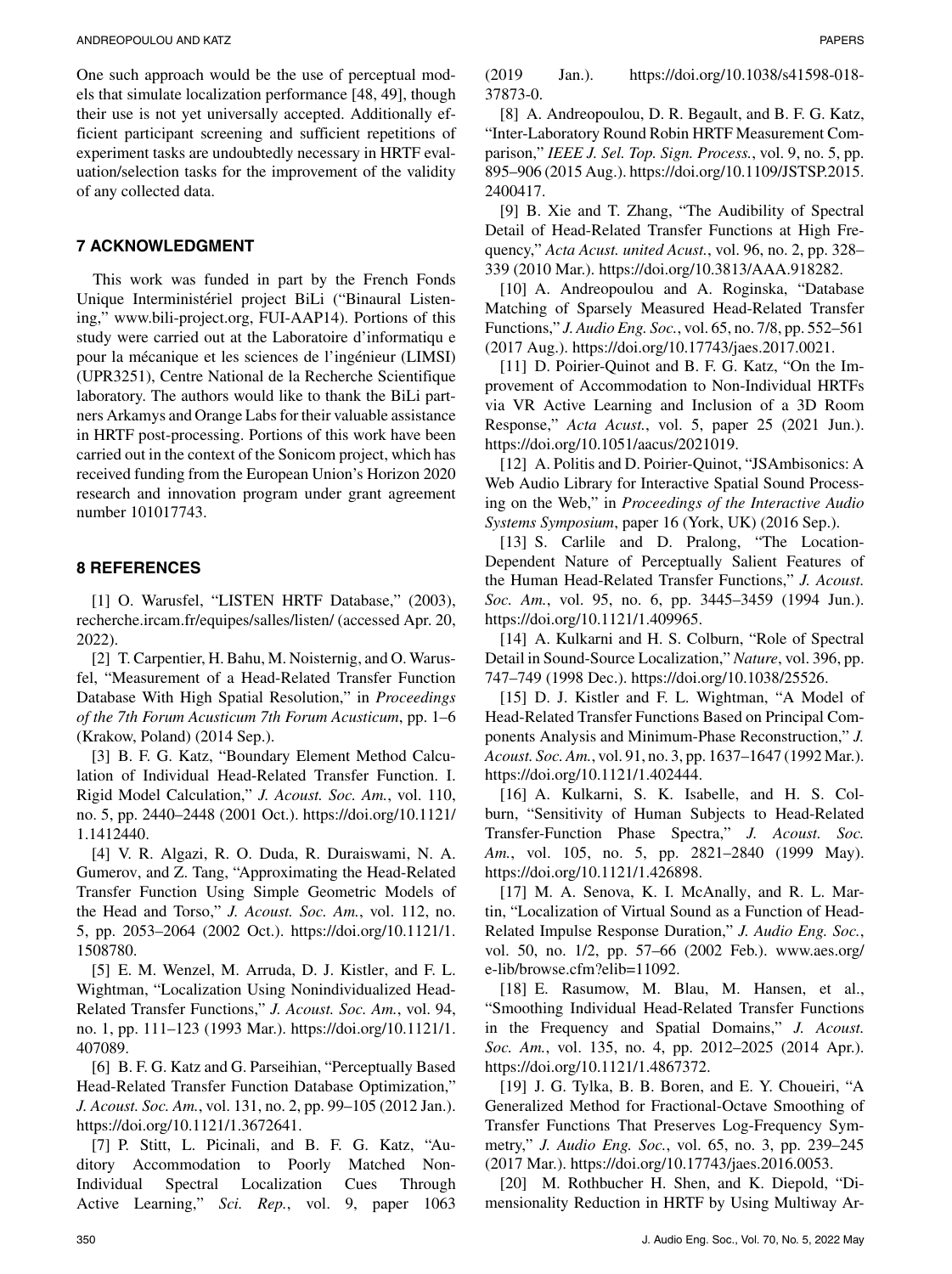ray Analysis," in H. Ritter, G. Sagerer R. Dillmann, and M. Buss (Eds.), *Human Centered Robot Systems*, Cognitive Systems Monographs, vol. 6, pp. 103–110 (Springer, Berlin, Germany, 2009). https://doi.org/10.1007/978-3- 642-10403-9 11.

[21] H. Hugeng W. Wahab, and D. Gunawan, "Effective Preprocessing in Modeling Head-Related Impulse Responses Based on Principal Components Analysis," *Signal Process. Int. J.*, vol. 4, no. 4, pp. 201–212 (2010 Oct.).

[22] S. Takane, "Effect of Domain Selection for Compact Representation of Spatial Variation of Head-Related Transfer Function in All Directions Based on Spatial Principal Components Analysis," *Appl. Acoust.*, vol. 101, pp. 64– 77 (2016 Jan.). https://doi.org/10.1016/j.apacoust.2015. 07.018.

[23] A. Kulkarni and H. S. Colburn, "Infinite-Impulse-Response Models of the Head-Related Transfer Function," *J. Acoust. Soc. Am.*, vol. 115, no. 4, pp. 1714–1728 (2004 Apr.). https://doi.org/10.1121/1.1650332.

[24] G. Ramos and M. Cobos, "Parametric Head-Related Transfer Function Modeling and Interpolation for Cost-Efficient Binaural Sound Applications," *J. Acoust. Soc. Am.*, vol. 134, no. 3, pp. 1735–1738 (2013 Sep.). https://doi.org/10.1121/1.4817881.

[25] Z. Liang, B. Xie, and X. Zhong, "Comparison of Principal Components Analysis on Linear and Logarithmic Magnitude of Head-Related Transfer Functions," in *Proceedings of the 2nd International Congress on Image and Signal Processing*, pp. 1–5 (Tianjin, China) (2009 Oct.). https://doi.org/10.1109/CISP.2009.5304273.

[26] L. J. Hobden and A. I. Tew, "Investigating Head-Related Transfer Function Smoothing Using a Sagittal-Plane Localization Model," in *Proceedings of the IEEE Workshop on Applications of Signal Processing to Audio and Acoustics (WASPAA)*, pp. 1–5 (New Paltz, NY) (2015 Oct.). https://doi.org/10.1109/WASPAA.2015.7336955.

[27] R. Baumgartner, P. Majdak, and B. Laback, "Assessment of Sagittal-Plane Sound Localization Performance in Spatial-Audio Applications," in J. Blauert (Ed.), *The Technology of Binaural Listening*, Modern Acoustics and Signal Processing, pp. 93–119 (Springer, Berlin, Germany, 2013). https://doi.org/10.1007/978-3- 642-37762-4 4.

[28] H. G. Hassager, F. Gran, and T. Dau, "The Role of Spectral Detail in the Binaural Transfer Function on Perceived Externalization in a Reverberant Environment," *J. Acoust. Soc. Am.*, vol. 139, no. 5, pp. 2992–3000 (2016 May). https://doi.org/10.1121/1.4950847.

[29] L. S. R. Simon, N. Zacharov, and B. F. G. Katz, "Perceptual Attributes for the Comparison of Head-Related Transfer Functions," *J. Acoust. Soc. Am.*, vol. 140, no. 5, pp. 3623–3632 (2016 Nov.). https://doi.org/10.1121/1.4966115.

[30] A. Andreopoulou and B. F. G. Katz, "Comparing the Effect of HRTF Processing Techniques on Perceptual Quality Ratings," presented at the *144th Convention of the Audio Engineering Society* (2018 May), paper 9920. [http://www.aes.org/e-lib/browse.cfm?elib=19437.](http://www.aes.org/e-lib/browse.cfm?elib=19437)

[31] A. Andreopoulou and B. F. G. Katz, "Investigation on Subjective HRTF Rating Repeatability," presented at the *140th Convention of the Audio Engineering Society* (2016 May), paper 9597. [www.aes.org/e-lib/browse.cfm?elib=18295.](file:www.aes.org/e-lib/browse.cfm?elib=18295)

[32] A. Andreopoulou and B. F. G. Katz, "Subjective HRTF Evaluations for Obtaining Global Similarity Metrics of Assessors and Assessees," *J. Multimodal User Interfaces*, vol. 10, pp. 259–271 (2016 Mar.). https://doi.org/10.1007/s12193-016-0214-y.

[33] B. F. G. Katz and M. Noisternig, "A Comparative Study of Interaural Time Delay Estimation Methods," *J. Acoust. Soc. Am.*, vol. 135, no. 6, pp. 3530–3540 (2014 Jun.). https://doi.org/10.1121/1.4875714.

[34] J. C. Makous and J. C. Middlebrooks, "Two-Dimensional Sound Localization by Human Listeners," *J. Acoust. Soc. Am.*, vol. 87, no. 5, pp. 2188–2200 (1990 May). https://doi.org/10.1121/1.399186.

[35] P. Minnaar, J. Plogsties, S. K. Olesen, F. Christensen, and H. Møller, "The Interaural Time Difference in Binaural Synthesis," presented at the *108th Convention of the Audio Engineering Society* (2000 Feb.), paper 5133. [www.aes.org/e-lib/browse.cfm?elib=9205.](http://www.aes.org/e-lib/browse.cfm?elib=9205)

[36] A. Andreopoulou and B. F. G. Katz, "Identification of Perceptually Relevant Methods of Inter-Aural Time Difference Estimation," *J. Acoust. Soc. Am.*, vol. 142, no. 2, pp. 588–598 (2017 Aug.). https://doi.org/10.1121/1. 4996457.

[37] T. Carpentier, M. Noisternig, and O. Warusfel, "Twenty Years of Ircam Spat: Looking Back, Looking Forward," in *Proceedings of the International Computer Music Conference (ICMC)*, pp. 270–277 (Denton, TX) (2015 Sep.).

[38] M. Emerit, J. Faure, A. Guerin, et al., "Efficient Binaural Filtering in QMF Domain for BRIR," presented at the *122nd Convention of the Audio Engineering Society* (2007 May), paper 7095. [http://](http://www.aes.org/e-lib/browse.cfm?elib=14080) [www.aes.org/e-lib/browse.cfm?elib=14080.](http://www.aes.org/e-lib/browse.cfm?elib=14080)

[39] F. Amadu and J. M. Raczinski, "An Efficient Implementation of 3-D Audio Engine for Mobile Devices," in *Proceedings of the AES 35th International Conference: Audio for Games* (2009 Feb.), paper 12. [www.aes.org/e-lib/browse.cfm?elib=15166.](file:www.aes.org/e-lib/browse.cfm?elib=15166)

[40] K. Watanabe, R. Kodama, S. Sato, S. Takane, and K. Abe, "Influence of Flattening Contralateral Head-Related Transfer Functions Upon Sound Localization Performance,"*Acoust. Sci. Technol.*, vol. 32, no. 3, pp. 121–124 (2011 May). https://doi.org/10.1250/ast.32.121.

[41] P. Majdak, M. J. Goupell, and B. Laback, "3-D Localization of Virtual Sound Sources: Effects of Visual Environment, Pointing Method, and Training," *Atten. Percept. Psychophys.*, vol. 72, no. 2, pp. 454–469 (2010 Feb.). https://doi.org/10.3758/APP.72.2.454.

[42] B. Katz and R. Nicol, "Binaural Spatial Reproduction," in N. Zacharov (Ed.), *Sensory Evaluation of Sound*, pp. 349–388 (CRC Press, Boca Raton, FL, 2019).

[43] F. Zagala, M. Noisternig, and B. F. G. Katz, "Comparison of Direct and Indirect Perceptual Head-Related Transfer Function Selection Methods," *J. Acoust.*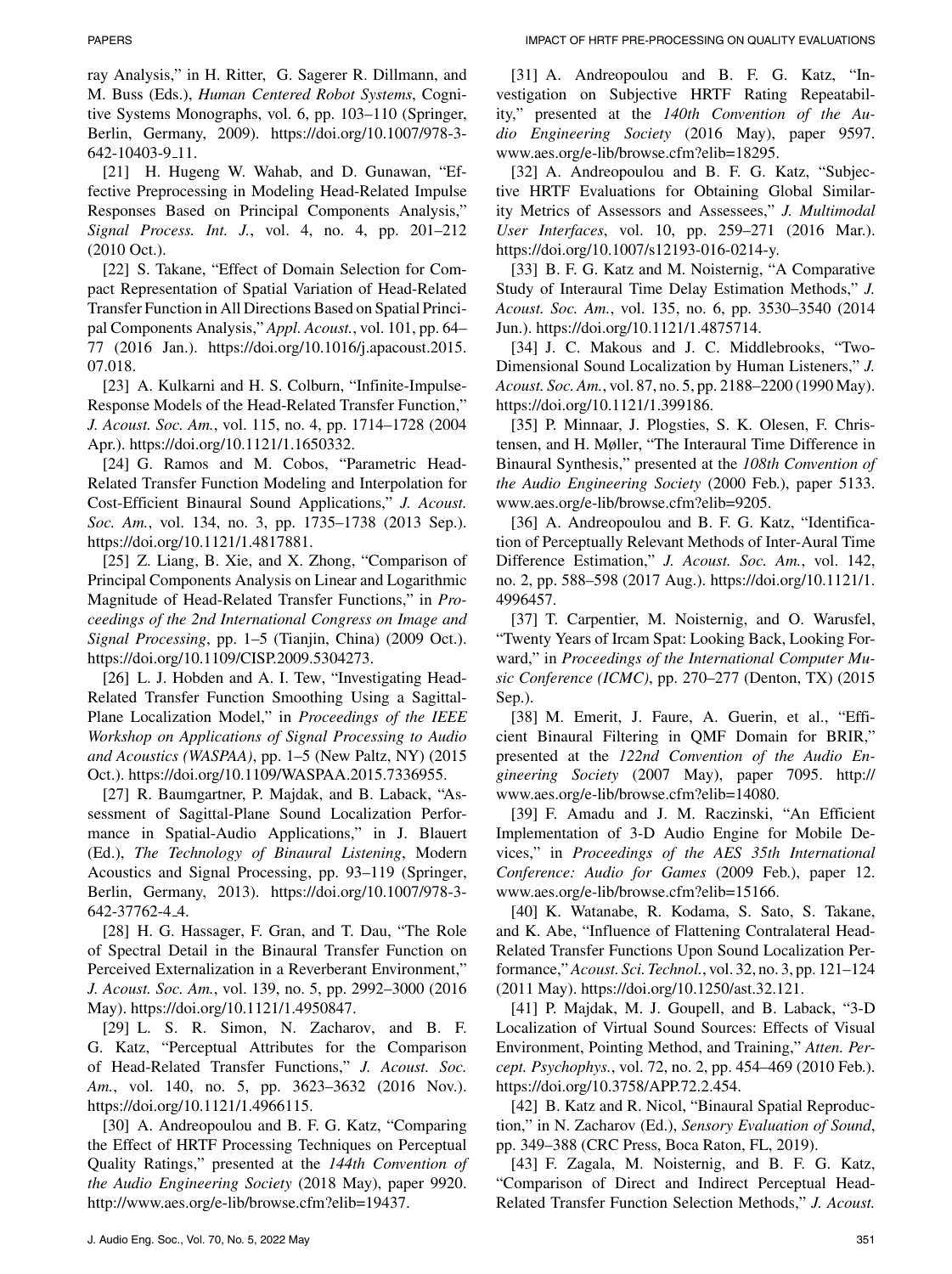*Soc. Am.*, vol. 147, no. 5, pp. 3376–3389 (2020 May). https://doi.org/10.1121/10.0001183.

[44] R. Nicol, L. Gros, C. Colomes, et al., "A Roadmap for Assessing the Quality of Experience of 3D Audio Binaural Rendering," in *Proceedings of the EAA Joint Symposium on Auralization and Ambisonics*, pp. 100–106 (Berlin, Germany) (2014 Apr.). https://doi.org/10.14279/depositonce-17.

[45] R. McGill, J. W. Tukey, and W. A. Larsen, "Variations of Box Plots," *Am. Stat.*, vol. 32, no. 1, pp. 12–16 (1978 Feb.). https://doi.org/10.2307/2683468.

[46] Y. Iwaya, "Individualization of Head-Related Transfer Functions With Tournament-Style Listening Test: Listening With Other's Ears," *Acoust. Sci. Technol.*, vol. 27, no. 6, pp. 340–343 (2006 Nov.). https://doi.org/10.1250/ast.27.340.

[47] A. Roginska, T. S. Santoro, and G. H. Wakefield, "Stimulus-Dependent HRTF Preference," presented at the *129th Convention of the Audio Engineering Society* (2010 Nov.), paper 8268. [www.aes.org/e-lib/browse.cfm?elib=](http://www.aes.org/e-lib/browse.cfm?elib=15690) [15690.](http://www.aes.org/e-lib/browse.cfm?elib=15690)

[48] P. L. Søndergaard and P. Majdak, "The Auditory Modeling Toolbox," in J. Blauert (Ed.), *The Technology of Binaural Listening*, Modern Acoustics and Signal Processing, pp. 33–56 (Springer, Berlin, Germany, 2013).

[49] R. Baumgartner, P. Majdak, and B. Laback, "Modeling Sound-Source Localization in Sagittal Planes for Human Listeners," *J. Acoust. Soc. Am.*, vol. 136, no. 2, pp. 791–802 (2014 Aug.). https://doi.org/10.1121/1.4887447.

#### **A.1 COMPLEMENTARY DATA ANALYSIS**

Beyond variations in the rating scores of HRTFs processed differently, there exist other information that can indicate how challenging each task was and highlight possible strategies that participants devised in order to complete the experiment. These are the use of the rating scale, that is, the number of different ratings out of the nine available that participants chose to use in order to rank HRTFs as part of the pre-test and main experiment, and the time they needed to complete each experiment round. The potential connection between this information and HRTF processing method is investigated below.

#### **1 PRE-TEST: DURATION AND SCALE USAGE**

The pre-test was completed in a single sitting with an average duration of 39.1 min (standard deviation: 17.4 min). During every round, the order of HRTFs and trajectories was fully randomized to avoid potential biases in the evaluation procedure. The normality of the data was tested using a Lilliefors test. The test failed to reject the null hypothesis that the data was normally distributed ( $\alpha = 0.05$ ). Table 4 shows the average and standard deviation of the test duration across each of the seven rounds and two trajectory planes. As can be seen, the average duration of each round progressively decreases as the number of round-repetitions increases. This observation implies that, on average, participants spent more time during the first rounds familiarizing themselves with the task, procedure, and test-interface and, possibly, devising a strategy for HRTF rating. This appears to be true for both sound-trajectories under evaluation. This hypothesis is supported by a repeated measures two-way analysis of variance comparing the main effect of round (1–7) and plane (horizontal/median) and their interaction on the duration of each round. The effect of round was found to be significant [ $\alpha = 0.05$ ; *F*(6, 262) = 7.42; *p* < 0.001], while the effect of trajectory plane was not [*F*(1,  $262$ ) = 0.82;  $p = 0.38$ ]. The interaction of round and plane was not found to be significant  $[F(6, 262) = 0.73; p = 0.63]$ . A Bonferroni post hoc test showed that for the horizontal plane trajectory, the duration of round 1 was significantly different from those of rounds 3–7, while for the median plane the duration of round 1 was significantly different from that of rounds 6 and 7 ( $\alpha$  < 0.05).

Another factor that could potentially influence the repeatability of the users' assessments is that of the resolution of the utilized rating scale. The task comprised rating each binaurally rendered trajectory on a nine-point scale ranging from "worst" to "best." The experiment setup permitted participants to apply the same rating on multiple trajectories and use a subset of the available scale steps for their assessments, so long as they used the two scale extremes (1 and 9) at least once for each round. As a result, participants who chose to utilize a coarser scale (i.e., consistently using only three out of the possible nine rating values) to evaluate the sound trajectories would, in principle, have an advantage over other participants in terms of the rating repeatability. Therefore it is of some interest to examine the use of the rating scale as a function of pre-test round

Table 4. Mean and standard deviation of the duration (min) and number of scale steps used per pre-test round grouped according to trajectory plane and participant repeatability levels.

|                                     | Rounds          |                 |             |                 |                 |                 |                 |
|-------------------------------------|-----------------|-----------------|-------------|-----------------|-----------------|-----------------|-----------------|
|                                     | 1 <sup>st</sup> | 2 <sub>nd</sub> | 3rd         | 4 <sup>th</sup> | 5 <sup>th</sup> | 6 <sup>th</sup> | 7 <sup>th</sup> |
| Duration (Hor. - all parts.)        | 6.10(8.36)      | 3.23(1.65)      | 3.10(1.93)  | 2.70(1.39)      | 2.38(1.43)      | 1.88(1.00)      | 1.90(1.21)      |
| Duration (Med. - all parts.)        | 5.25(2.90)      | 4.55(3.15)      | 3.52(1.37)  | 2.52(1.06)      | 2.36(1.32)      | 2.10(1.15)      | 1.90(0.96)      |
| Scale Use (Hor. - Repet, parts.)    | 5.54 (1.27)     | 5.46 (1.39)     | 5.31(1.25)  | 5.25(1.58)      | 5.38(1.51)      | 5.13 (1.46)     | 5.80(0.84)      |
| Scale Use (Med. - Repet, parts.)    | 5.62(1.26)      | 5.23(1.30)      | 5.46 (1.27) | 5.50(1.60)      | 5.25(1.67)      | 5.38 (1.51)     | 5.60(0.55)      |
| Scale Use (Hor. - nonRepet, parts.) | 6.00(0.94)      | 5.40 (1.08)     | 5.20(0.92)  | 5.70 (1.41)     | 5.30(1.34)      | 5.00(1.49)      | 5.50 (1.58)     |
| Scale Use (Med. - nonRepet, parts.) | 5.50(1.43)      | 5.00 (1.56)     | 5.00(1.41)  | 4.80(1.69)      | 5.40(1.84)      | 5.10(1.66)      | 5.10(1.85)      |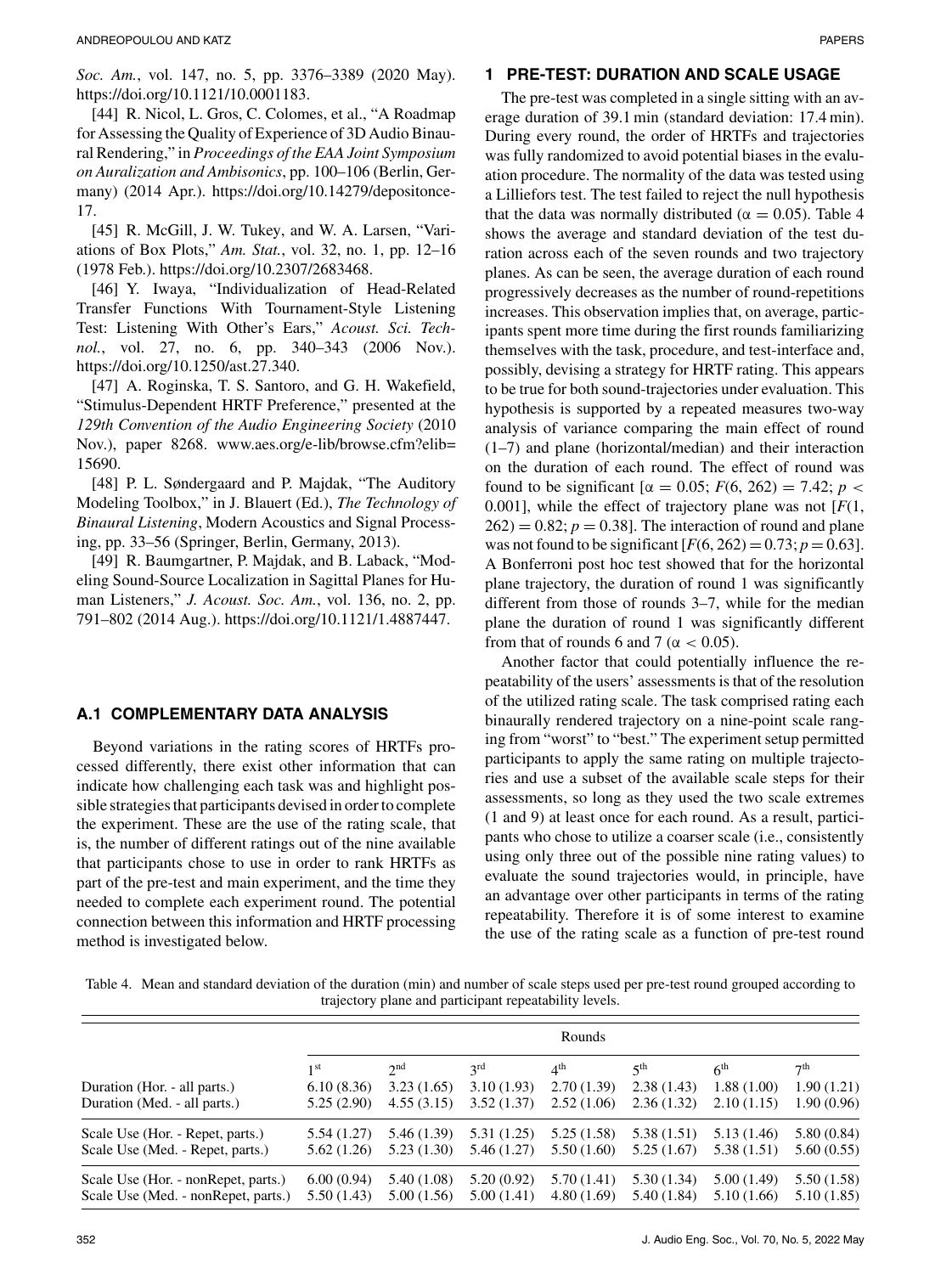(1–7), plane (horizontal or median), and participant group (repeatable or non-repeatable).

As seen in Table 4, the average use of distinct ratingscale steps employed by "repeatable" and "non-repeatable" participant sub-groups did not change much as a function of experiment round and plane. The average use of rating scale across both tested planes for the repeatable participants ranged between 5.1 and 5.8 scale steps, while that for nonrepeatable participants between 4.8 and 6.0. Such results show that the repeatability in the ratings of the qualified 13 participants was not related to the resolution of the utilized rating scale but rather reflected their ability to assess HRTFs in a consistent and reliable manner.

### **2 MAIN EXPERIMENT: DURATION AND SCALE USAGE**

The analysis began by looking at the duration of each experiment round as a function of HRTF processing method and trajectory plane. A significant increase in duration could reflect an increase in the complexity of the task, which could then be traced back to the type of processing of the evaluated HRTFs. The normality of the data was tested using a Lilliefors test. The test failed to reject the null hypothesis that the data was normally distributed ( $\alpha = 0.05$ ). Table 5 summarizes the duration spent in each round based on the type of HRTF processing. In general, durations were comparable, with the IIR rounds being consistently longer than the two others. A two-way repeated measures analysis of variance was performed to investigate the effects of trajectory plane and HRTF processing on the duration of each experiment round. Neither the effect of trajectory [*F*(1, 78)  $= 0.54; p = 0.48$ ] nor of HRTF processing order [ $F(2, 78)$ ]

 $= 0.6$ ;  $p = 0.56$ ] were found to be significant ( $\alpha = 0.05$ ). None of the interactions between the independent variables were found to be statistically significant.

The use of the rating scale could also be an indication of the effect of HRTF processing on user evaluation. It is possible that, when given the choice, participants' use of the rating scale resolution would reflect the perceived spatial variation in the assessed corpus. A coarser rating scale could imply that a certain type of processing reduced spatial variations among otherwise distinct datasets. As shown in Table 5, the average amount of discrete scale steps used for the assessment of the 12 HRTFs in each experiment round did not vary as a function of trajectory or processing. On average, participants used approximately seven of the nine available scale steps to rate all trajectories, with the minimum being used for the minimum-phase data across both trajectories. As a result, it can be concluded that any perceived variations in spatial quality and/or accuracy is reflected on the user ratings of the evaluated data.

Table 5. Mean and standard deviation of the duration (min) and number of scale steps used in each experiment round grouped per HRTF encoding method and trajectory plane.

|                                                                                                              | <b>HRTF</b> processing |                                                                            |            |  |  |  |
|--------------------------------------------------------------------------------------------------------------|------------------------|----------------------------------------------------------------------------|------------|--|--|--|
|                                                                                                              | Full Ph. Min. Ph.      |                                                                            | <b>TIR</b> |  |  |  |
| Duration (Hor.)<br>Duration (Med.)                                                                           |                        | 8.40 (4.90) 7.52 (5.65) 9.51 (7.50)<br>8.44 (4.23) 8.97 (5.93) 9.43 (7.45) |            |  |  |  |
| Scale Use (Hor.) 7.46 (1.76) 7.00 (1.15) 7.07 (1.32)<br>Scale Use (Med.) 6.77 (1.79) 6.69 (1.37) 7.38 (0.87) |                        |                                                                            |            |  |  |  |